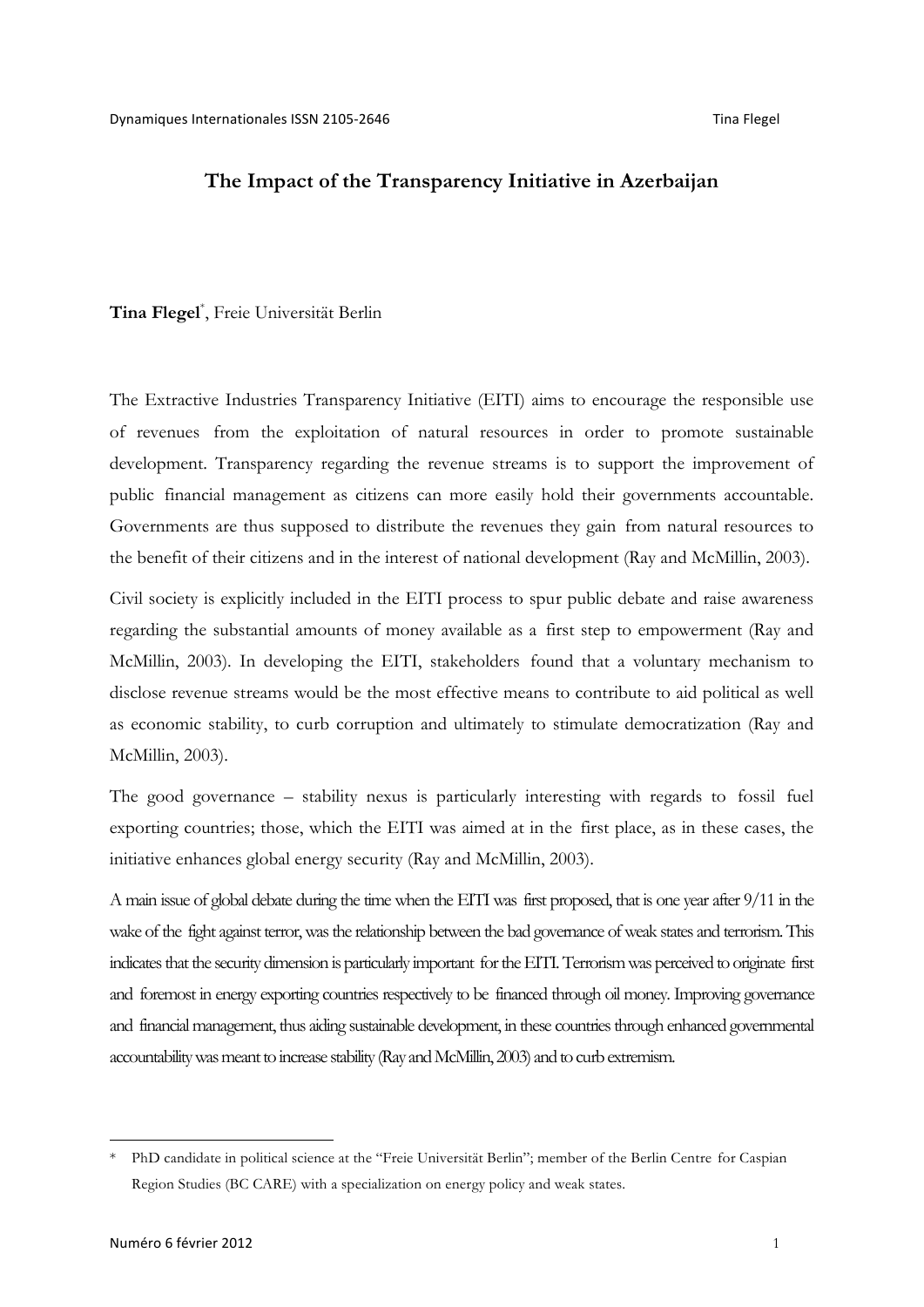Two questions regarding the impact of the EITI arise, namely: 1) Does the EITI curb corruption and enhance a government's accountability towards its citizens? And 2) Does the EITI increase stability by improving transparency?

This paper aims to answer these questions in the following steps: First, transparency, corruption and governance are understood from a theoretical point of view. The concepts are then transferred into the context of the first EITI compliant country in the world – Azerbaijan. In a third step the EITI's output is analyzed and its impact on transparency of the revenue flows from the exploitation of natural resources and accountability is assessed. Finally, the EITIs impact in Azerbaijan is considered and explained.

The question of stability of energy exporting countries is once again of great significance, because of the Arab Spring that has swept over North Africa and parts of the Arabian Peninsula. It is assumed that while the EITI's effect on accountability is very limited, is does indeed aid stability, although not necessarily by triggering good governance.

The paper draws mostly on publicly available information, because in energy, "real" numbers are hard to come by and those numbers referred to here have been validated by internationally recognized auditors. In most cases, the level of payments and the mechanisms to distribute them are more significant, than their perfect accuracy.

# **Theory**

This chapter defines transparency and corruption and introduces how the concepts are linked to governance. Transaction cost and social norms are found to form the link between transparency and governance respectively between corruption and governance.

# *Transparency*

The "right to know" implied with transparency initiatives is not only being discussed since the publication of secret documents on Wikileaks 2011. Instead, there is a broad debate in literature about the virtue of transparency since it became popular in the 1990s (Heald, 2006, p. 40). Finel and Lord define transparency as "mechanisms that facilitate the release of information about policies, capabilities, and preferences to outside parties" (Finel and Lord, 1999, p. 315) in general and for states with a focus on the internal characteristics of government (Finel and Lord, 1999, p. 316). They found that while transparency does affect the amount of information available, it does not aid in its interpretation or in the assessment of ambiguous information (Finel and Lord, 1999, p. 317). In foreign policy, transparency therefore may exacerbate crises (Finel and Lord,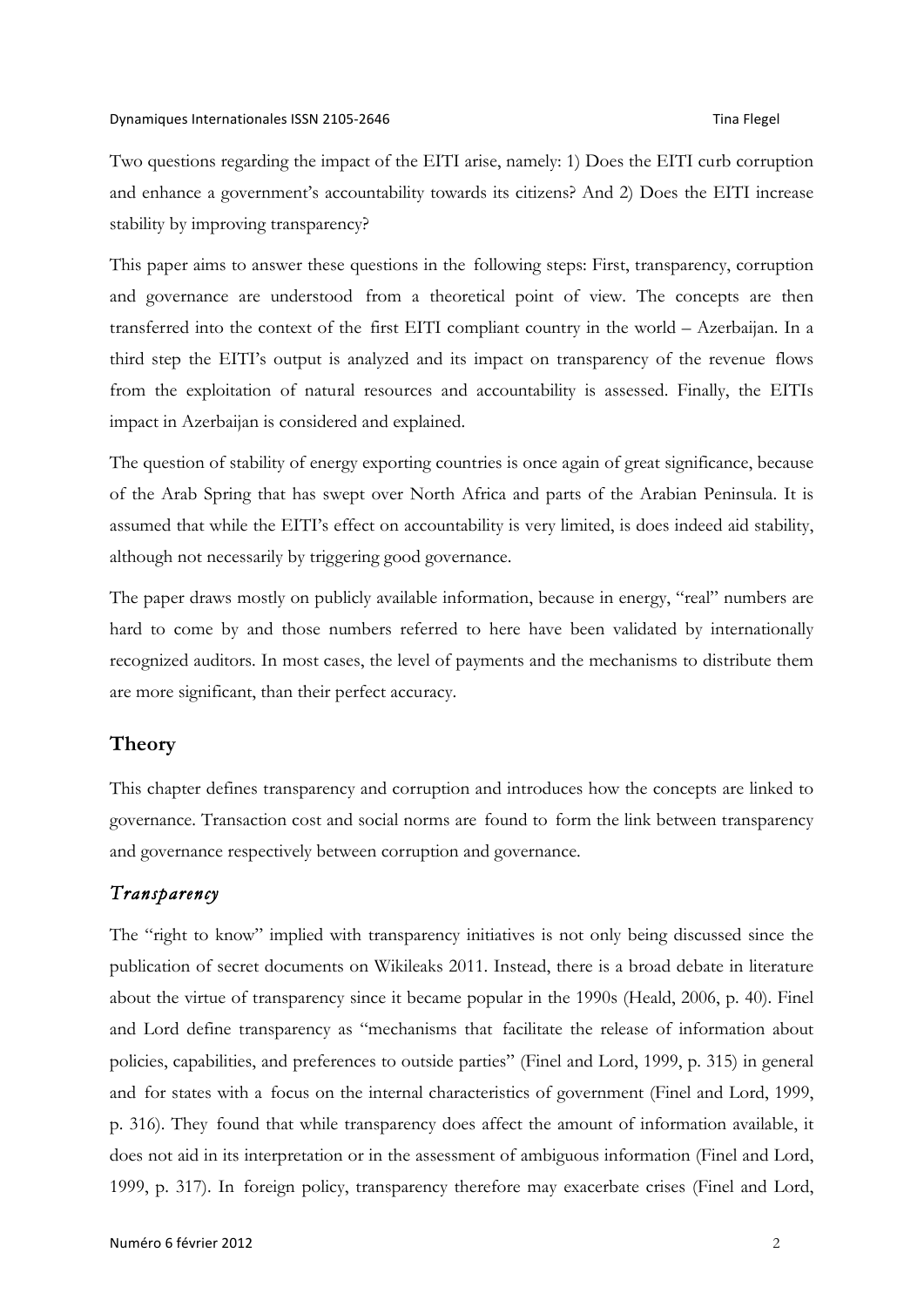1999, p. 335). Transparency can also be interpreted "to provide a substitution for government regulations" (Etzioni, 2010, p. 391), such as for example product standards. It then is a neoliberal concept that lends very high importance to the market and individual decisions. In this case, transparency is criticized, because ultimately the amount of information people would have to process in order to make good decisions exceeds their capacity to do so.

However, in this paper transparency shall signify "the conduct of business in a fashion that makes decisions, rules and other information visible from outside" (Hood, 2010, p. 989). It functions as a mechanism for public control of procedures of corporate and state governance (Heald, 2006). Consequently, the "lack of transparency in rules, laws, and processes creates a fertile ground for corruption" (Tanzi, 1998, p. 575). As Virginia Haufler points out, "activism surrounding transparency in resource management is aimed at the most difficult countries to penetrate, and those with the most severe governance problems." (Haufler, 2010, p. 58) Accountable governance is yet more complex than just transparency.

While it is recognized that transparency addresses the availability of information, it is unclear under what conditions this has an effect on the behavior of authoritarian governments (Hood, 2010, p. 991, 995). At the transnational level, according to Hale, transparency institutionalizes public discourse, because "the act of disclosure begins a dialogue between the discloser and interested parties" (Hale, 2008, p. 85). It furthermore enhances the credibility of discussions and through uncovering lies makes norm compliance more probable (Hale, 2008, p. 86; Hood, 2010 #1114: 992). Regarding the flow of information, Heald differentiates between upward transparency that allows principals to control their agents and downward transparency, which he equates with accountability, as it refers to the public overseeing its rulers (Heald, 2006, p. 27). He further distinguishes between outwards and inwards transparency, meaning respectively the flow of information into (from the outside) and out of (allowing outsiders to observe what is going on inside of) an organization (Heald, 2006, p. 28)<sup>1</sup>. Heald notes that "[f]or transparency to be effective, there must be receptors capable of processing, digesting, and using the information" (Heald, 2006, p. 35). This appears to be crucial in the context of corrupt governments and weak civil societies.

 <sup>1</sup> Presumably, the public would be conceptualized outside government and administration which can be understood as organizations. Therefore, the distinction between upward and inwards transparency is not clear.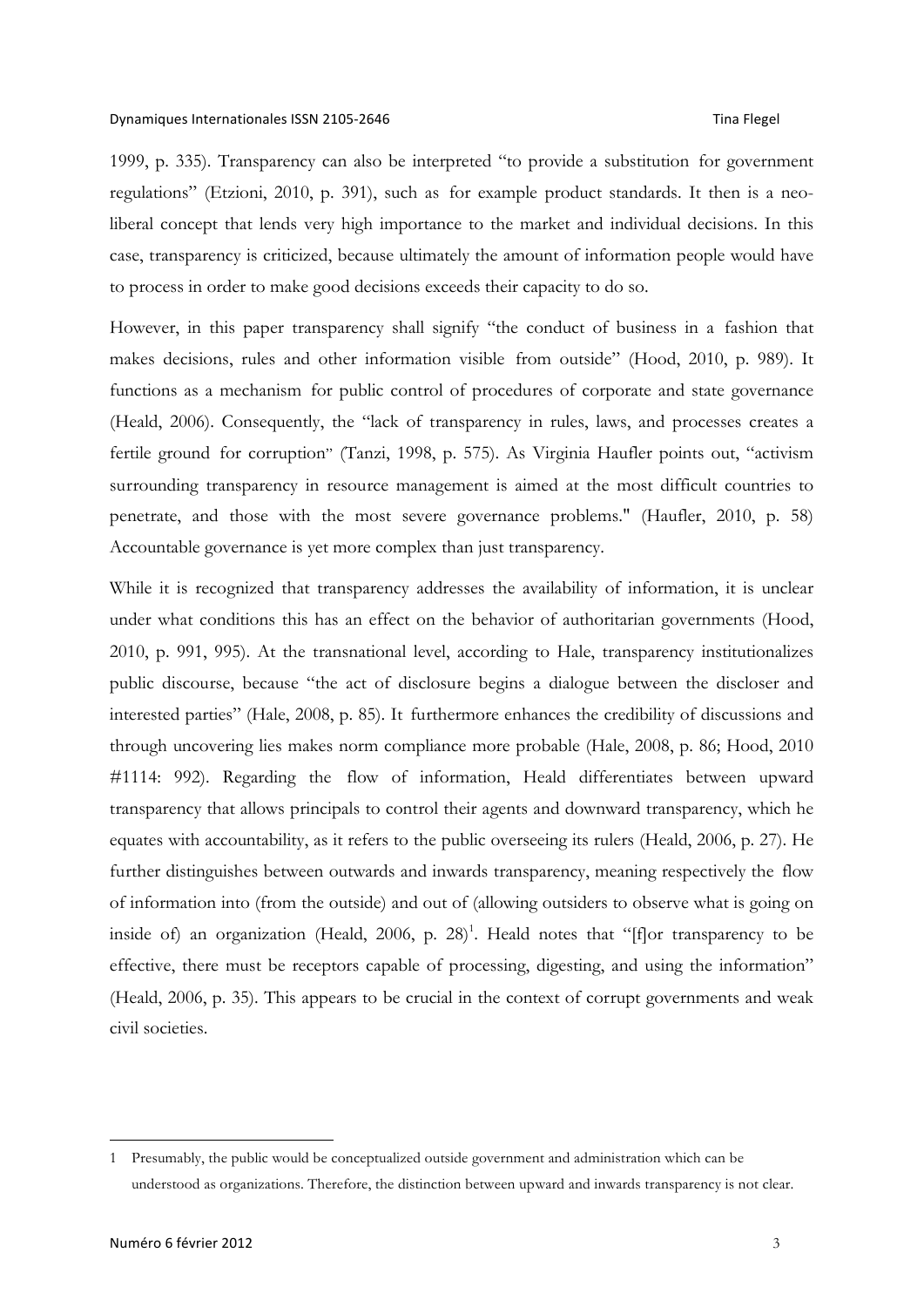# *Corruption*

Most papers on corruption go some lengths to define the elusive concept (Husted, 1994, p. 18; Tanzi, 1998, p. 564–565; Staffhorst, 2010, p. 28ff; Bardhan, 1997, p. 1320f., 1334). As no operationalization of the concept is intended here, the following broad definition shall suffice: "Corruption is a social interaction between individual actors in the function of principal and agent which is extended to cover a personal and particularistic barter against universal expectations." (Höffling, 2002, p. 24) Banfield distinguishes between *personal* and *official* corruption. "An agent is *personally corrupt* if he knowingly sacrifices his principal's interest to his own, that is, if he betrays his trust. He is *officially corrupt* if, in serving his principal's interest, he knowingly violates a rule, that is, acts illegally or unethically albeit in his principal's interest" (Banfield, 1975, p. 587f). In order to analyze and assess the workings of transparency against corruption, the mechanisms of corruption need to be specified. Weißenberg remarks that the misuse of (public) power probably exists since there is public power (Weißenberg, 2003, p. 1) but the analysis needs to go beyond the resource-curse literature and beyond notions of pathdependency.

Generally, studies on corruption establish its pervasiveness and stickiness (Ashforth and Anand, 2003). Corruption seems to be a fast spreading disease (Tanzi, 1998, p. 562; Gelman, 2012) that perverts the makeup of social relations (Tanzi, 1998, p. 586). If the majority of the members of an organization breaks the implicit rules or accepts others' violations of those rules, a "permissive ethical climate" develops (Ashforth and Anand, 2003, p. 5) and collective deviance ends social control (Staffhorst, 2010, p. 44). A *subculture* of rule-breaking develops (Staffhorst, 2010, p. 45) and corruption is "normalized". Transition literature describes this phenomenon for the late years of the Soviet Union and argues that it is the result of inefficient rules. It is, however, also a reason for the inefficiency of rules.

Corruption has a stronger potential to be widely accepted (Ashforth and Anand, 2003, p. 2) than, say, violent crimes, because it is a white collar crime without direct victims (Matei and Matei, 2011, p. 9), despite its potentially devastating effects on society. As it may appear to be venial, collective corruption can become stable, repetitive and largely unquestioned - thus systemic (Staffhorst, 2010, p. 41; Ashforth and Anand, 2003, p. 37). Once corruption is accepted, goals that require rule-compliant behavior can no longer be reached. In this situation the structural conditions in an organization prevent the realization of values independently of the individual motivation: *The norms within an organization are transformed so that they fit the new structural realities and a subculture forms among individuals who, in spite of their awareness regarding the culpability of their action, accept corruption - if not unquestioned then at least as justifiable*(Staffhorst, 2010, p. 45). Obviously, new or better *rules* cannot change behavior in such a situation.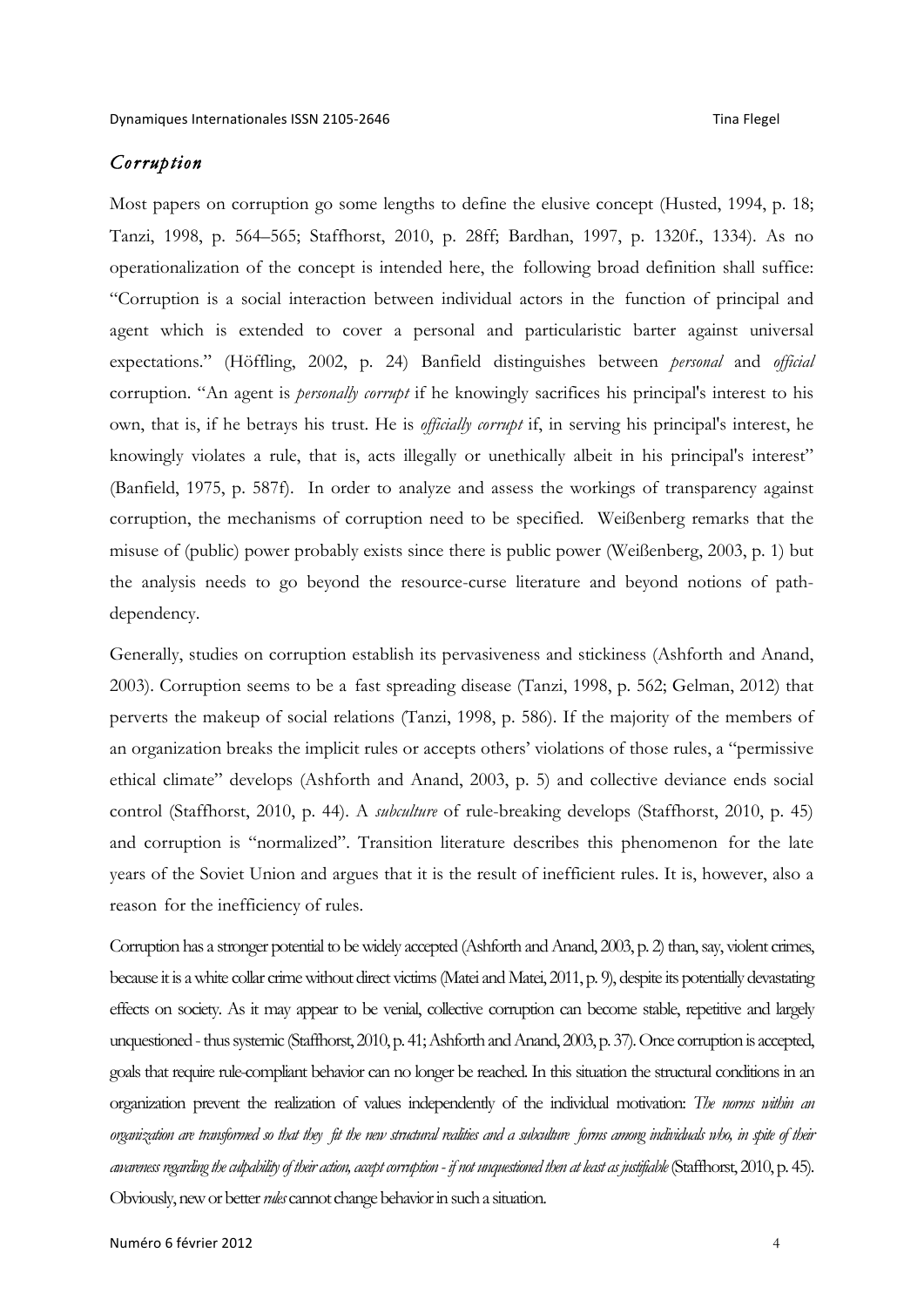From a game theoretic point of view, rule-defiant action almost always yields rents<sup>2</sup>. In the face of the underlying conceptualization of the rational self-interested homo oeconomicus one would expect constant rule-defying action or chaos. If corruption proves successful once, it survives, because individuals tend to judge practices not based on ethics but on success (Ashforth and Anand, 2003, p. 15).

### *The link between transparency and corruption & governance*

Governance is understood as the management of processes and people to politically defined ends. It necessarily follows rules and creates rules by being performed. Governance thus institutionalizes decisions, if institutionalization is defined as the process that translates ideas into practice. Governance is no end in itself, but a means. The guiding questions for this section are thus: How are the effectiveness and efficiency of governance influenced by transparency respectively corruption? Is corruption the default human behavior and if so, how can transparency be institutionalized in governing organizations?

The primary link between governance and corruption / transparency is transaction cost. The notion of transaction cost was established to explain how regular and predictable behavior is rationally favorable in the long-term, especially in reoccurring interactions and fixed relationships. The transaction cost approach assumes a rational, opportunistic, rent maximizing homo oeconomicus. However, an actor's rationality is limited by the availability of information and his ability to process information (Husted, 1994, p. 19; Scharpf, 2000, p. 319, 72, 75f; Crouch, 2003, p. 72). "Transaction cost" in this sense $3$  denominates investments in the acquisition and analysis of information on the present and future. Transaction costs are obviously influenced by other people's willingness to disclose information (transparency). Furthermore, information is unevenly distributed amongst contract partners and therefore any transaction, including corruption, requires trust and/or safeguards (Husted, 1994, p. 19). Transaction costs are obviously increased in secretive environments where people do not follow common rules. Ordinary methods to ensure compliance in corruptive transactions are incentive alignments, private ordering, and trading regularities. They are vital since the parties do not have recourse to the legal system. To fight corruption, Husted recommends policies that tackle those safeguards (Husted, 1994, p. 26).

 $\overline{a}$ 

<sup>2</sup> If the other players stick to the rules.

<sup>3</sup> Transaction cost also refers to the specificity of assets and knowledge thus the cost of using something or someone for a new or unintended purpose.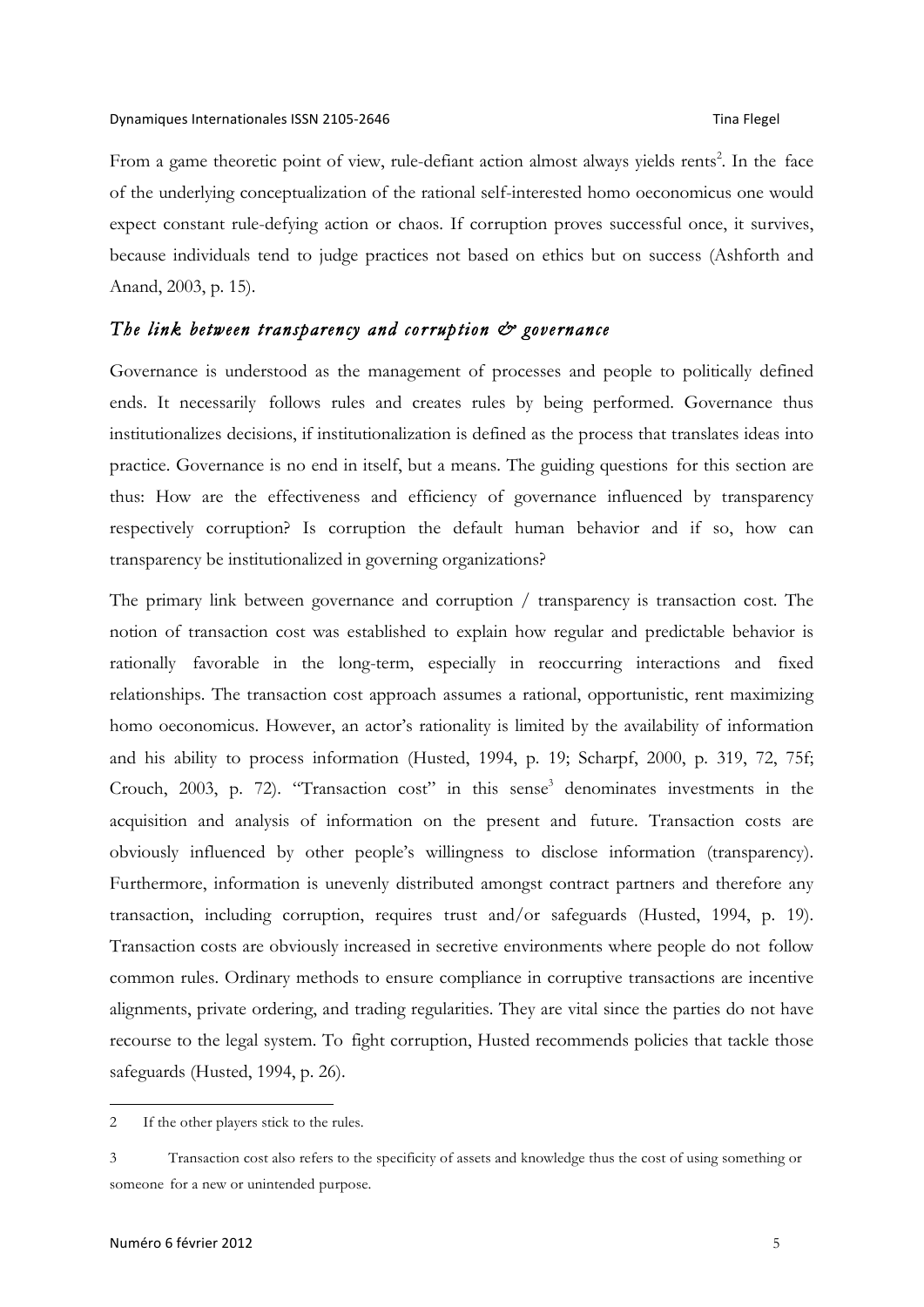Formal institutions make governance more predictable and rational as they lay out procedures and assumptions regarding causalities. This, however, only makes sense if rule compliance is understood as a social phenomenon, or, if formal institutions are guiding action. To understand the dynamics of corruption it, too, has to be interpreted as an individual act, as well as a social phenomenon that undermines, changes or is an institution (Staffhorst, 2010, p. 50ff.). Corruption is not purely rational and thus easily overcome by better "fitting" rules and incentives (Bardhan, 1997, p. 1335), but it is also a point of view that affects an organization as a collective. Therefore, the question is how rules to tackle corruption can be implemented.

Transaction cost approaches ignore reasons for and against corruption beyond pure self-interest (Staffhorst, 2010, p. 48). They imply that the complete commercialization of the chain of command would be an effective means to govern. Yet, it has been shown that within organizations it is not solely salaries that motivate employees. Far from it: Research suggests that employees need a degree of autonomy to develop a sense of responsibility and engage emotionally (identify) with their employer (Young, 1999). Staffhorst aims to conceptualize an approach which allows the implementation of sustentative non-economic guiding ideals in a rational organization as a part of effective modern management (Staffhorst, 2010, p. 17). She investigates the question how management can guarantee that all actors on different levels individually use criteria of rationality which are in the interest of the whole organization (Staffhorst, 2010, p. 18f) see also (Young, 1999). For her, institutions are dynamic, unwritten rules or values that can become or cease to be general practice - thus becoming institutionalized or deinstitutionalized through social processes (Staffhorst, 2010, p. 19). Analytically, Staffhorst differentiates between the national culture and the culture of an organization (Staffhorst, 2010, p. 20). Although the inner and outer value set of an organization interact, conflicting rules trigger decisions about loyalty. Norms show when deviant action is not only discovered but discussed (Staffhorst, 2010, p. 20). An important characteristic of economic organizations is their hierarchic structure, and hence multiple principal-agent relationships (Staffhorst, 2010, p. 37). Yet, to effectively fulfill its purpose, an organization needs its members to discipline each other - *social control* (Berger and Luckmann, 1991; Hollinger and Clark, 1983).

The process that makes organizations suffer from corruption is generalizable beyond organization or culture (Ashforth and Anand, 2003). Interestingly, studies on the proliferation of corruption (Staffhorst, 2010; Weißenberg, 2003; Höffling, 2002, p. 78, 176) and on the (global) diffusion of transparency and good governance describe the same thing - only from different angles. Whereas corruption appears to be (informally) institutionalized by action, transparency is a norm that is supposed to lead to action.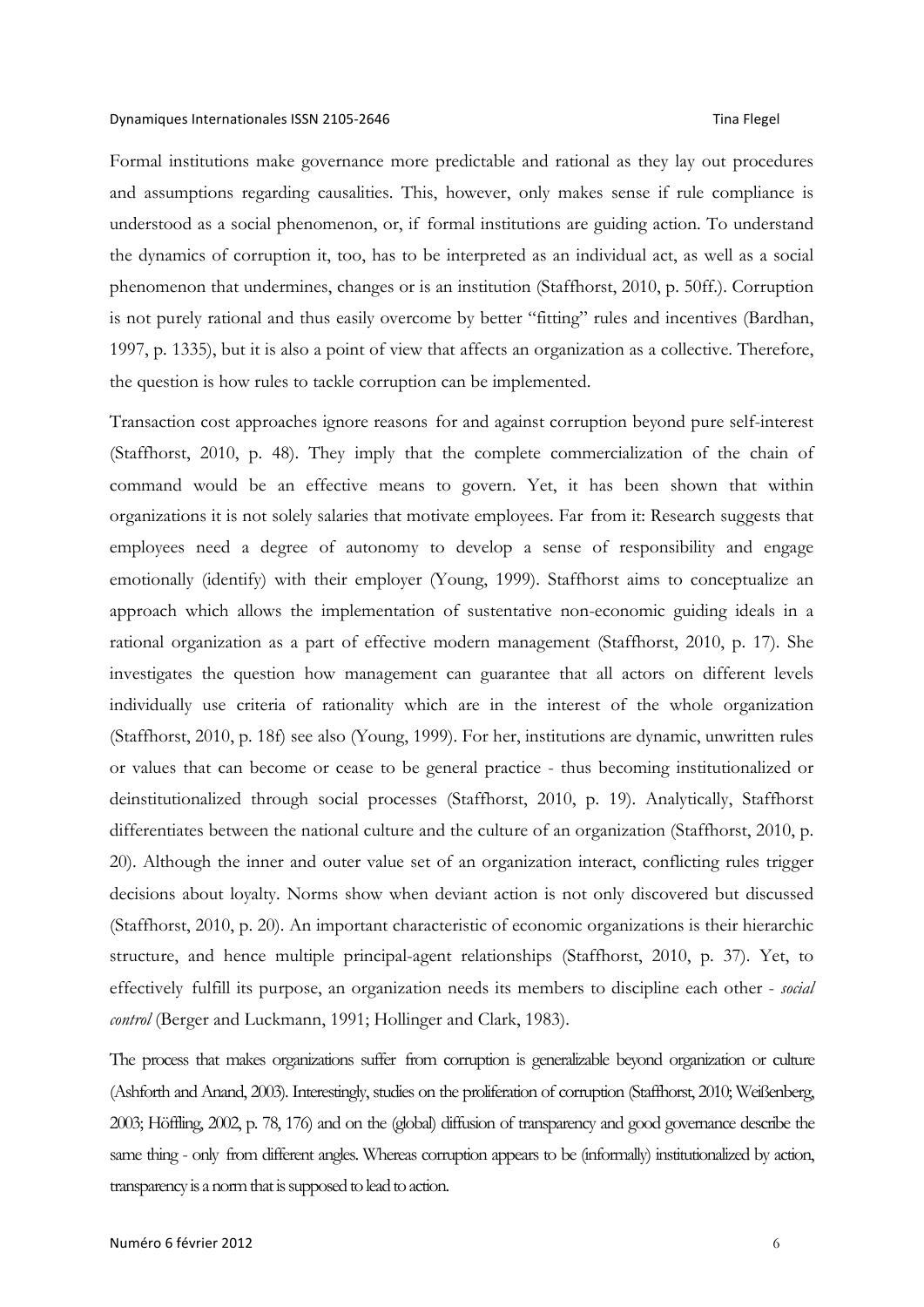First and foremost, norms, like ideas, spread by being discussed (McNeill, 2006; Payne, 2001). Norms are "shared (social) understandings of standards for behaviour" (Klotz, 1995, p. 451). Norms always denote something that a group of people deems desirable (Clapp and Swanston, 2009) (like "be law-abiding", "be successful", "be strong"). Once something is accepted as "good", it becomes part of the identity of people or is at least formally endorsed. This is true for individuals as for organizations and can lead to minor as well as major changes (Sandholtz and Gray, 2003, p. 761). The verbal or formal endorsement of a norm might not directly change practice, but it gives those actors that do believe in the norm leverage (Elgström, 2000, p. 472f) and helps to create an "enabling environment".

Unlike corrupt practices, formal institutions are impersonal and require trust in the broader society, rather than constituting a reciprocal direct dependency. At the same time, formal institutions facilitate more efficient and effective government than the multitude of relations involving few individuals that marks corruptive networks, because the costs of enforcement are to a large degree externalized and transaction cost are lower. Transparency and corruption can, in this sense, be understood as different forms of governance, with the first being more efficient, long-term and hence, ultimately, more stable.

## **Azerbaijan**

This chapter provides a brief overview about the current governance practice in Azerbaijan. Based on more general considerations of rents as motivation for opportunistic action, this chapter draws on contemporary research on Azerbaijan to sketch the state of corruption in society.

The most prominent theories to describe the newly independent resource-rich states structurally both point towards severe corruption and governance issues: The political-economist "resource-curse" literature and the historical-institutionalist transition literature indicate a high likelihood for the development of inefficient states ruled by informal institutions and rent-seeking behavior. Azerbaijan has been under Soviet respectively Russian rule for 160 years in its history and the first commercial oil well was dug 163 years ago. Yet, respondents to a survey by Heradstveit in Azerbaijan remark: "Refusal to publish can only serve as evidence of corruption" (Heradstveit, 2001, p. 277). Heradstveit finds a "growing unease in Azerbaijan, a fear that the expected oil wealth will be squandered by the narrow and corrupt power elite" (Heradstveit, 2001, p. 261). Thus, even in countries that are fundamentally impacted by corruption and opportunism, people don't think that those things are "good" and do realize that they have adverse effects on the whole of society. How does this play out in practice?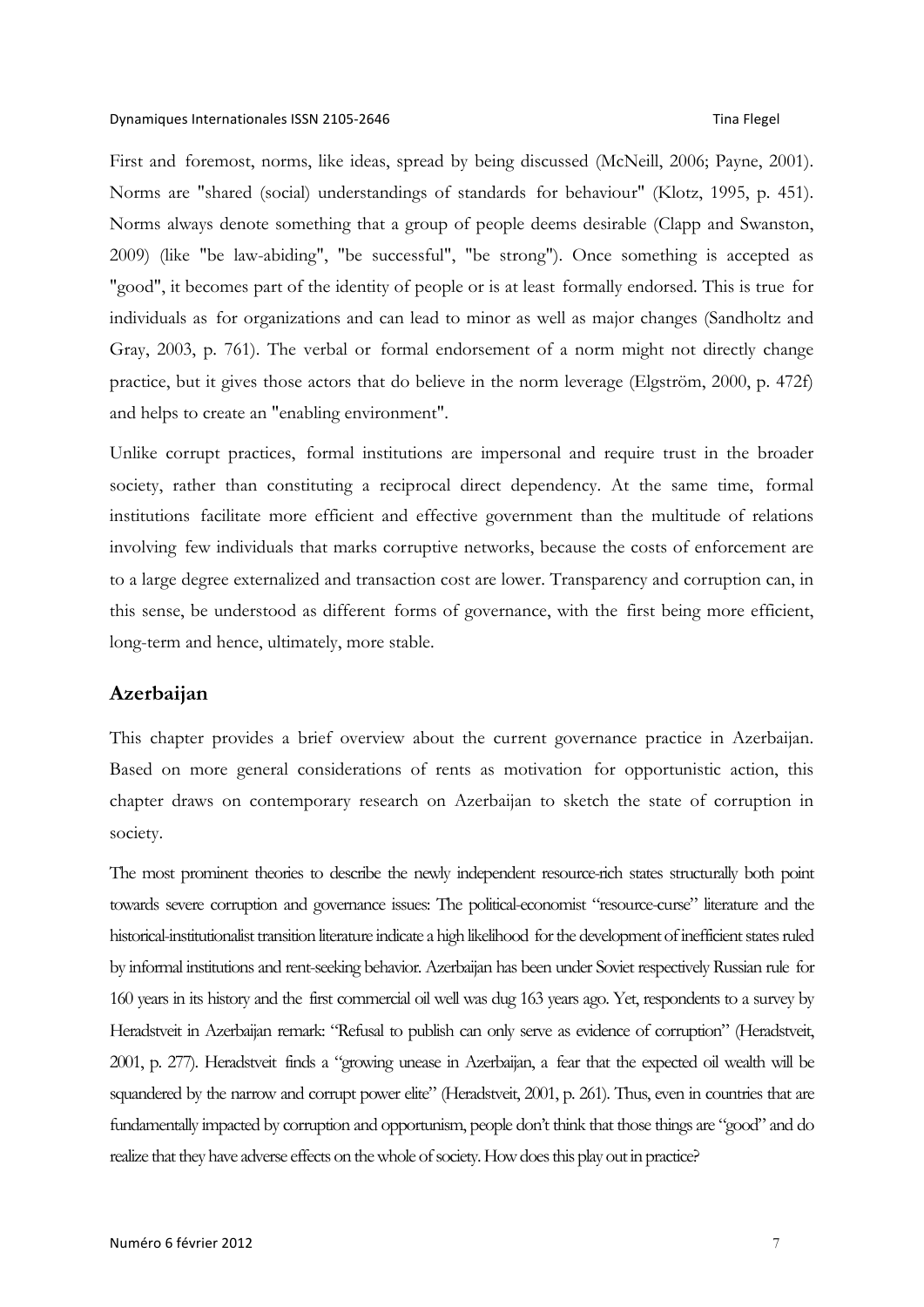## *Rents*

Rent is the central concept of the resource curse theory. It explains that because of high rents, states rich in resources are particularly susceptible to corruption, dictatorship and underdevelopment (Damania *and al.*, 2005). Although additional resources should have a positive effect on states (Morrison, 2009), many authors find them responsible for the emergence of bad institutions (Hoopes, 1997; Robinson *and al.*, 2006; Acemoglu and Robinson, 2006). According to theory, especially the elites of states rich in fossil fuels tend to buy public loyalty with welfaremeasures (Karl, 1997, p. 49). The population is in a weak negotiating position, because only a minority of the citizens is involved in the creation of rents (Massabié, 2008, p. 40; Karl, 1997, p. 48; Schwarz, 2008, p. 215; Youngs, 2009, p. 10; Davidson, 2005, p. 89). Therefore, resource revenues are not spent in the national interest to the benefits of the majority of the citizens.

Although the resource-curse theory is very compelling, a quick regression using World Bank (The World Bank, 2010) and United Nations (UNDP, 2010) data revealed no connection between the amount of natural resource rents and human development. The level of human development as measured in the UN HDI in 1980, on the contrary, greatly accounted for the level of development in 2005. Thus, performance, not resources, explains performance. As transparency, accountability and the empowerment of civil society become increasingly accepted to improve policy, de Renzio, Gomez and Sheppard looked for empirical consistencies in "the nature and extent of budget transparency in resource-dependent countries". They, too, failed to prove a causal connection between dependency on resources, budget transparency and human development (de Renzio *and al.*, 2009, p. 58).

Rents can accrue from very different sources: from the export of natural resources at prices well above their production cost as well as from specific economic structures (e.g. monopolies) and, obviously, corruption. "[M]uch of the political struggle is indeed about access to those resources, since they are the lifeblood of the patronage networks that provide the structure of politics" (Simons, 2008, p. 54). In some contexts, people seem very willing to reap this kind of rents. This has led to "rapacious individualism" - the economic equivalent of Hobbes naturalistic state (Simons, 2008, p. 54f). The same egoism that drives people to do everything to get profit also prevents real profit as, in the end, no one will agree to be governed and the collective action problem becomes infinite to the detriment of everyone. Thus, while the natural resource endowment of a country does not determine its developmental path, the distribution (use) of rents seems very significant. So what determines the way rents are distributed?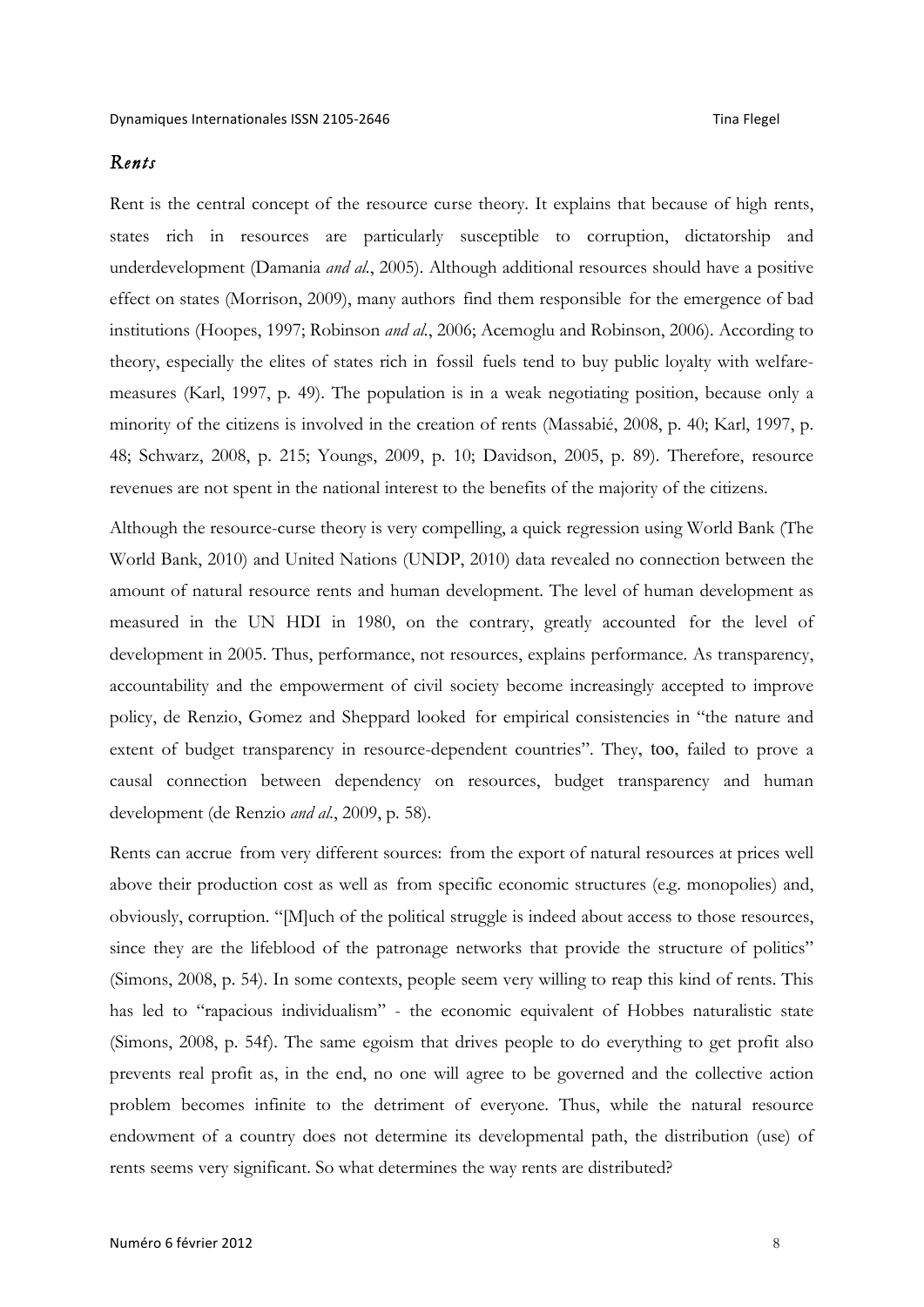Focusing on the question of change, transition literature points to the persistence of structures (Simons, 2008; Linz, 2000). While many formal structures have been altered with the break-up of the Soviet Union (or the end of colonialism), *unchanged informal structures* continue to govern the actual political and economic live in most countries (Gelman, 2012; Simons, 2008, p. 50ff). Those informal structures are based on personal exchanges that render immediate benefits to the parties involved. Communist-planned economies demanded a concentration of power in order to facilitate the control of the whole economic system (Weißenberg, 2003, p. 27). Yet, public authority was circumvented all the time to cope with the economic deficits of central planning. Thus, societies in the states of the FSU in reality neither deemed official rules relevant in spite of their multitude nor did they trust public authority (Weißenberg, 2003, p. 28). The persistence of this societal attitude towards formal institutions points to a massive governance problem and makes the transparent and efficient use of resources unlikely.

### *Governance*

If politics is the competition between different ideas about where a society should go, Azerbaijan is essentially apolitical: "Indeed, a surprising element in Azerbaijani politics is the consensus that reigns in terms of ideological questions. The hegemonic position, which both the government and the main opposition forces claim to adhere to, is a commitment to the building of a secular, liberal, democratic republic where citizenship is the basis for membership in the national community." (Cornell, 2010, p. 164) While different political strata are thus ideologically similar, they are differentiated by the person most influential in them (Cornell, 2010, p. 171). The processes to establish important positions within the political parties are not democratic (Babajew, 2009, p. 207ff.) and political success depends on wealth rather than vision (Cornell, 2010, p. 175f.). If rentierism is deeply entrenched into the basic formation of opinions and decision-making on political issues, political parties function to distribute benefits. The same is true for the administration - hence accounts of the prices of different administrative posts (Schneider, 2003). In the public opinion in Azerbaijan the corrupt system is understood as a perfect pyramid, with rents extracted at the lowest level being passed on to higher echelons of power. This implies that there is but outward corruption (Ashforth and Anand, 2003, p. 40), while the commercialization of hierarchy is perfect within the administration. However,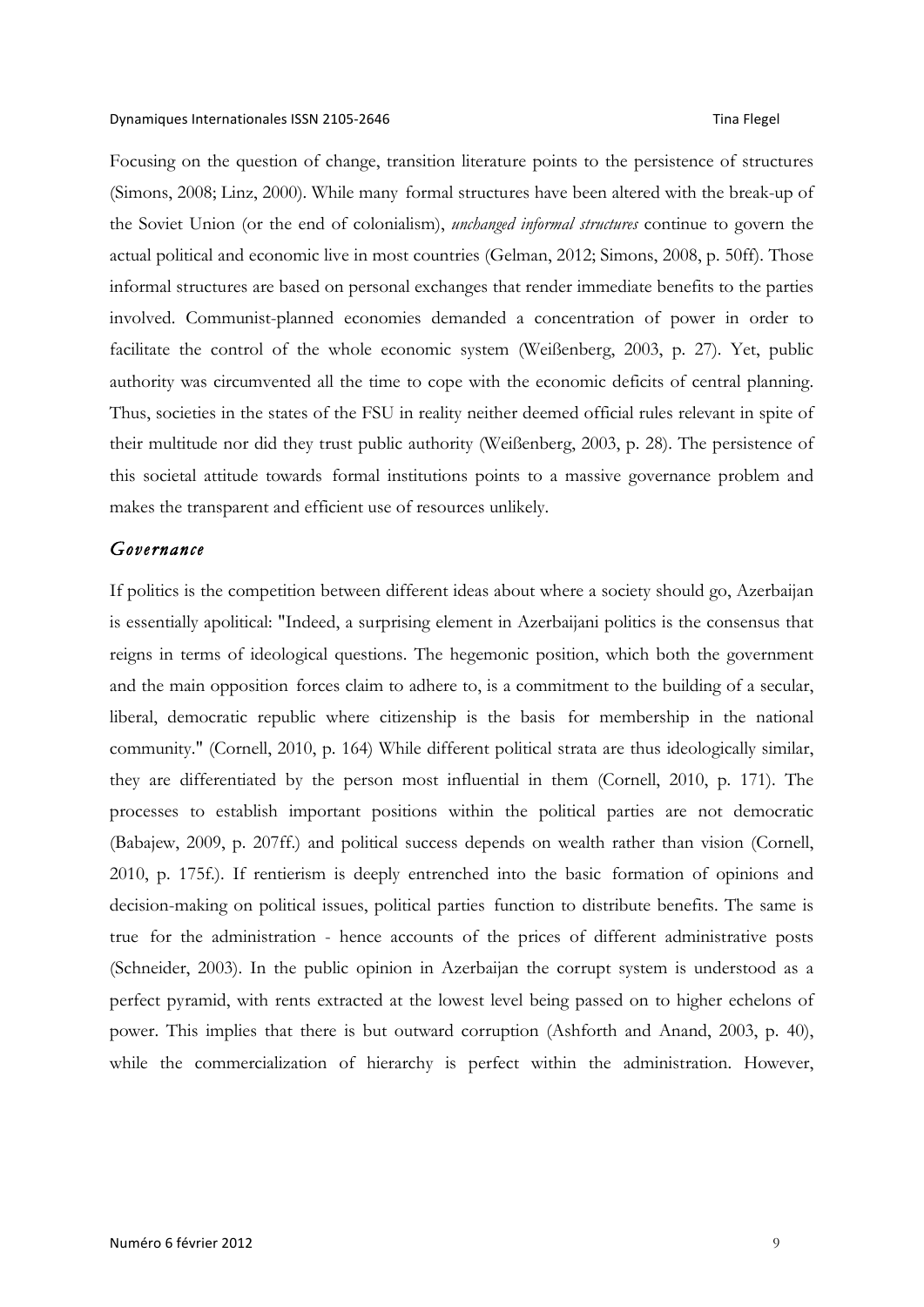### Dynamiques+Internationales+ISSN+210572646 Tina+Flegel+++++++++++++++++++++++++++++++++++++++++++

considering the logic of corruption, it is likely that there are high costs to keeping systemic corruption centralized<sup>4</sup>.

It has been established that rentierism can thrive under all circumstances. Rentier-states however are defined as states where the distribution of rents (or of positions which allow the extraction of rents) is the most important source of legitimacy of the rulers. Azerbaijan seems to works that way. The stability of its ruling elite is based upon its defiance of public laws (which are the basis for its power). Such a system can only exist because it forces the wider population to follow rules which its members break as part of their job description. It "comes to expect and then depend on the payoffs from corruption" (Ashforth and Anand, 2003, p. 9). Corruption serves as important factor of success and stability (Staffhorst, 2010, p. 39). As the significance of informal social control and the ethical environment for behavior have been shown (Ashforth and Anand, 2003, p. 9; Staffhorst, 2010, p. 37, 40f), it is questionable that corrupt agents can be effective principals in the long-term. Rent extraction is therefore seriously endangered by the mechanisms it depends upon as stability requires a certain number of people to actually do their jobs.

The direct payments oil companies make to the government are not necessarily the big problem for governance. The "disguised" medium-level corruption systematically hidden behind the spending of public money has much more serious consequences for the public morale. The final costs of public roads (MacDonald, 2008), railroads (CESD, 2011), schools, water systems and services are inflated because of corruption in Azerbaijan (International Crisis Group, 2010, p. 11). Service providers artificially raise the costs of material, manpower etc. to split rents within the network or transfers excess earnings directly to a public official. This form of corruption is often hard to prove for the public in any country as contracts are kept secret and the optimal cost for complex projects is difficult to calculate. Favoritism and gifts are usually exchanged within an in-group of members of the state and private individuals. When asked about the lack of entrepreneurship in Azerbaijan, people claim to refrain from opening or expanding a business, because they fear high fees and taxes if they operate legally. It is often ascertained that if a business is running well, its owners are approached by various state officials who want to enact all kinds of rules and collect a myriad of tolls or who want to buy that business.

 <sup>4</sup> The degree of centralization of corruption is an important factor: Weak states become predatory because they cannot control corruption while strong states with centralized corruptive systems can provide for a certain level of development BARDHAN Pranab, « Corruption and Development », *Journal of Economic Literature*, n° 35, 1997, p. 1320–1346, p. 1341.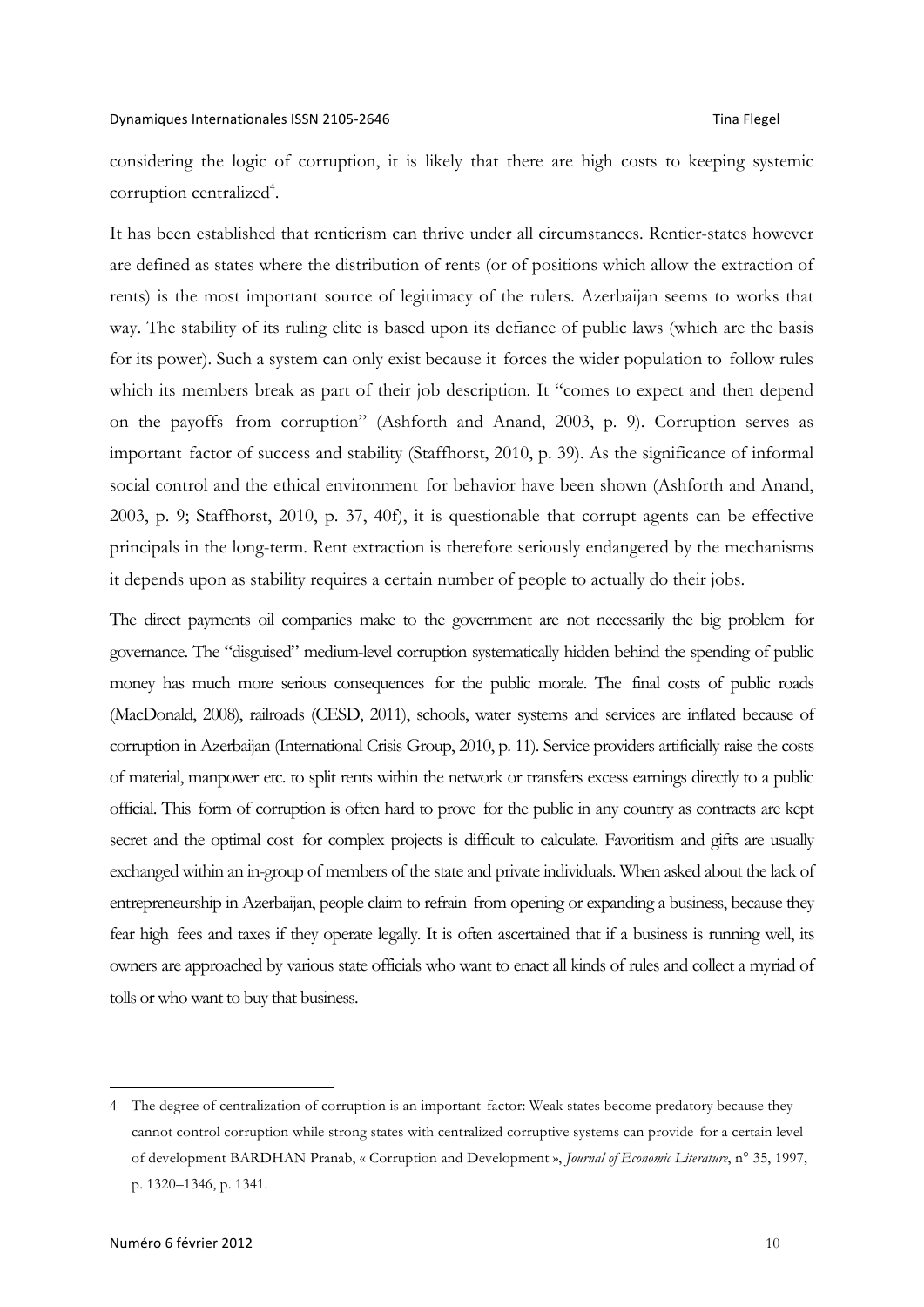If belonging to an organization is not defined by contract, tradition or any discernible trait but the ability to pay for a post and then to successfully extract rents from others collective action becomes unproductive (Staffhorst, 2010, p. 56). To combat this entrenched corruption, national and global initiatives have been formulated in the name of sustainable development. National measures against corruption seem to be invoked foremost to dispose of obstreperous subordinates or rivals (Pleines, forthcoming 2012; 2011). The implementation of the international EITI is now analyzed against this general theoretical and political background.

## **EITI outputs**

The EITI is a global initiative which aims to increase public information regarding the amount of money a state makes from the exploitation of its minerals, metals and hydrocarbons to promote accountability and sustainable development (Ray and McMillin, 2003). As such it is dependent upon the support of the companies and governments in the sovereign countries where it is supposed to be implemented. Thus, each government and company in the extractive industry has to voluntarily join the initiative. While this voluntary character is criticized by NGOs, it is inevitable. The EITI is a political initiative that aims to improve the administration of resourcerevenues. In Azerbaijan, the decision to join the EITI was taken by the president of Azerbaijan without pressure or involvement from civil society<sup>5</sup>.

It is said that Tony Blair first announced the EITI in a speech at the 2002 Summit of the UN Commission on Sustainable Development (UNCSD) in Johannesburg<sup>6</sup>. The EITI was adopted on June 17<sup>th</sup> 2003 in London at a Lancaster House Conference chaired by Tony Blair (Extractive Industries Transparency Initiative, 2011b). The initiative is intended to reverse the so-called resource curse or, more concretely, to encourage international oil and gas corporations to publish what they pay governments before and in the process of the production of oil and gas. Thus citizens shall be enabled to hold their government accountable for the money it receives (Ölcer, 2009, p. 10). The initiative is widely endorsed by governments, notably the G8 in its action plan against corruption of 2003 (Ministère des Affaires étrangères de France, 2003), and by international organizations such as the World Bank. Meanwhile, critics call for more rigorous actions against corruption. In June 2002, shortly before the EITI was proposed, George Soros

 <sup>5</sup> Interview, 13.09.2011

<sup>6</sup> Established by the UN General Assembly in 1992, the UNCSD oversees the implementation of the non-binding Agenda 21, adopted at the UN Earth Summit 1992 in Rio, as well as of the Rio Declaration on Environment and Development Division for Sustainable Development, « Johannesburg Summit 2002 », http://www.un.org/jsummit/ (20 mars 2011)..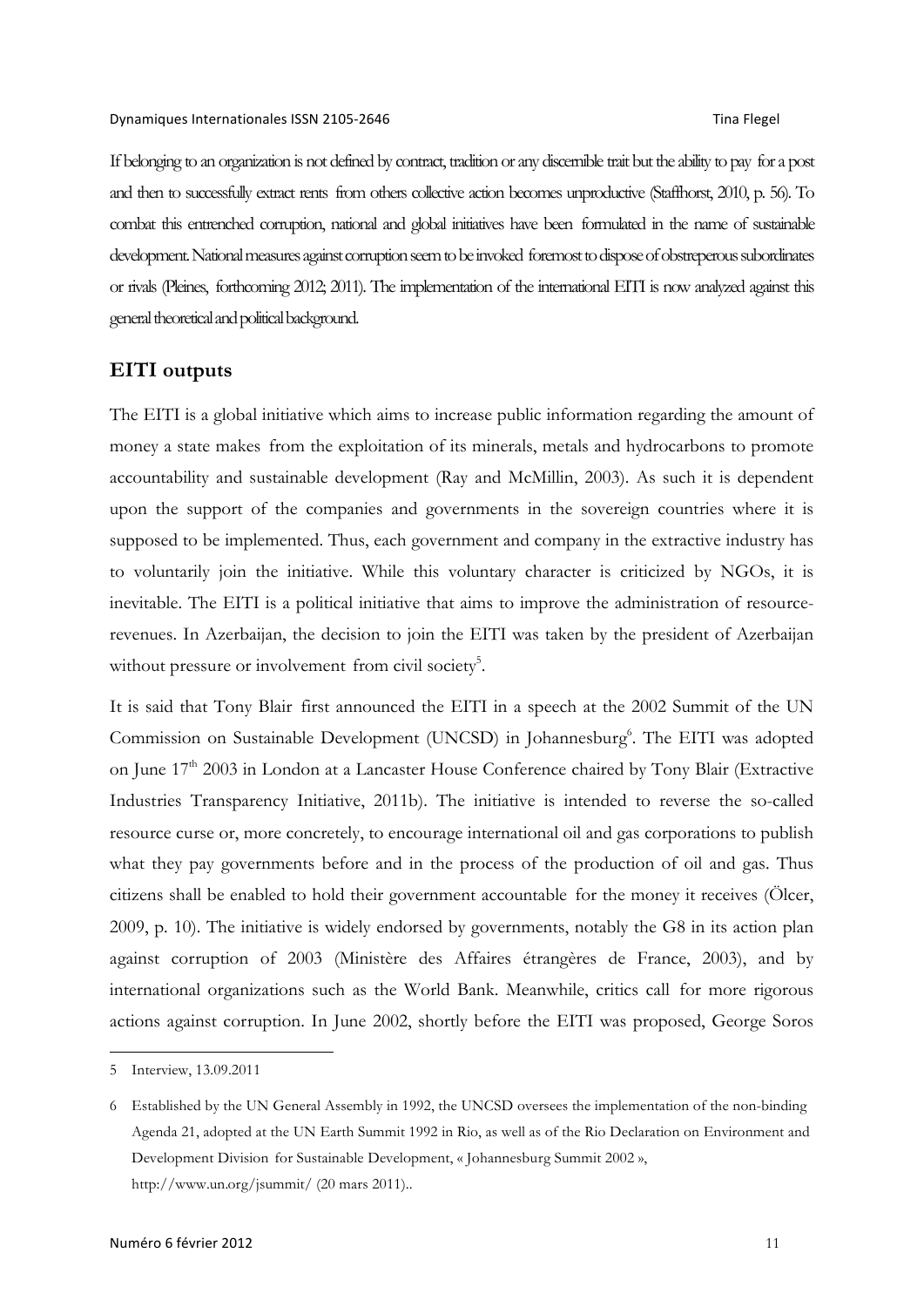launched the "Publish What You Pay" (PWYP) campaign which demands that all international corporations be obligated to abide by the financial reporting rules of their home-countries for all their operations, no matter where they take place (Johnson, 2003). The PWYP is endorsed by over 600 NGOs world-wide (Publish What You Pay, 2011). Other critics suggest the publication of financial flows resulting from the extraction of natural resources by itself does not help against corruption (Bosshard, 2009). For civil society to hold governments accountable, it needs the means to put pressure on the government and the knowledge to "scrutinise the figures presented in the EITI reports to know exactly how the financial organisation behind the extractive sector works […] and so on " (Ölcer, 2009, p. 27). Often, the necessary conditions for this to happen are missing in countries where EITI success is most urgent.

This critique fits well with literature on transparency and corruption above - transparency without empowerment of the civil society does not lead to accountability. So far, no significant effect on the perception of corruption can be observed in EITI compliant countries (Ölcer, 2009, p. 10) which is not surprising, as the first country to fully comply with the EITI - Azerbaijan – was first considered compliant only in 2009 (Extractive Industries Transparency Initiative, 2011a) after having joined the initiative in 2003 (Benz, 2004). Furthermore, the initiative does not require governments to disclose what they so with the money they receive.

# *How the EITI works*

The initiative follows an easy principle: Companies in the resource industry that choose to join the initiative report to an auditor how much money and resources they transfer to the host government (as bonuses, profit share, in taxes etc.). The host government likewise reports to the auditor the financial and resource flows it receives from the companies operating a resource. In Azerbaijan, which mainly possesses oil and gas, the parties report on the amount of oil and gas they transfer to the government as well as on the payments they make to the government<sup>7</sup>. The government reports on the same items. The auditor, often internationally acknowledged accounting firms (Committee on the Extractive Industries Transparency Initiative, 2003), crosschecks the reports and investigates discrepancies. The process is overseen by a multi stakeholder group, with representatives of the oil & gas companies, of the government and of NGOs as well. A consolidated report is published (see Figure 1).

 <sup>7</sup> Recently, the revenues received from gold mining were added to Azerbaijan's EITI report.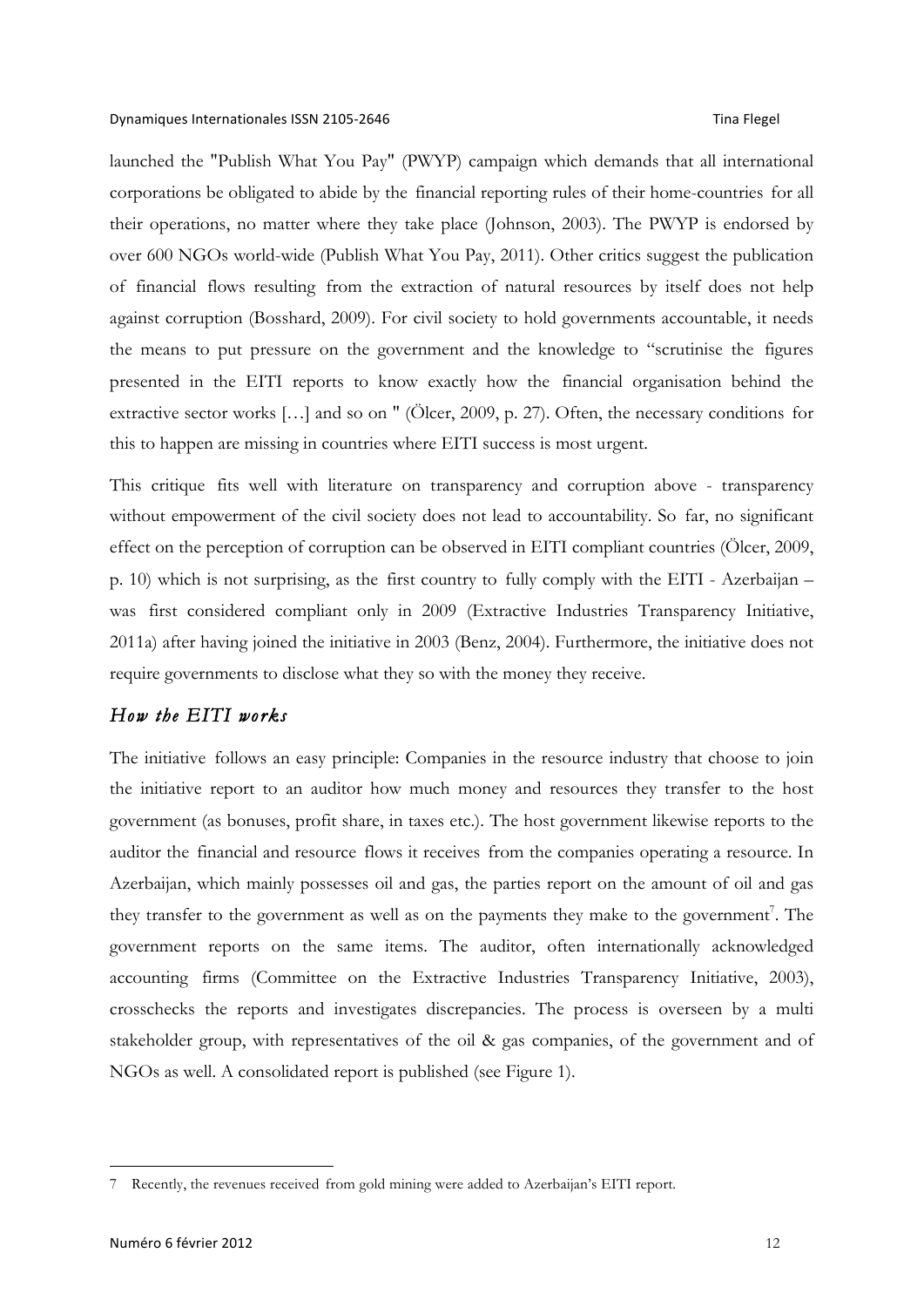

**Figure 1 : EITI validation process (Ölcer, 2009, p. 39)**

However, neither the profit on the sale of product nor information on investments in the fields is published under the EITI<sup>8</sup>. Special confidentiality clauses are used to guarantee that certain information remains secret (Haufler, 2010, p. 60). Furthermore, if transfers are omitted from the reports both by the companies as well as the government, they cannot be discovered under the EITI.

From a theoretical point of view, the EITI can be explained as attempt to improve the governance of two distinct principal-agent relationships: The population of resource-rich countries as the owners of a natural resource (principal) who according to liberal political values should be represented by their governments (agent) and the share-holders of international oil

 $\overline{a}$ 

<sup>8</sup> The investments in a reservoir plus the cost of capital, together with the contractually agreed course of repayment significantly influence the distribution of the profits from resource extraction between the host-state and the investor (mainly IOCs).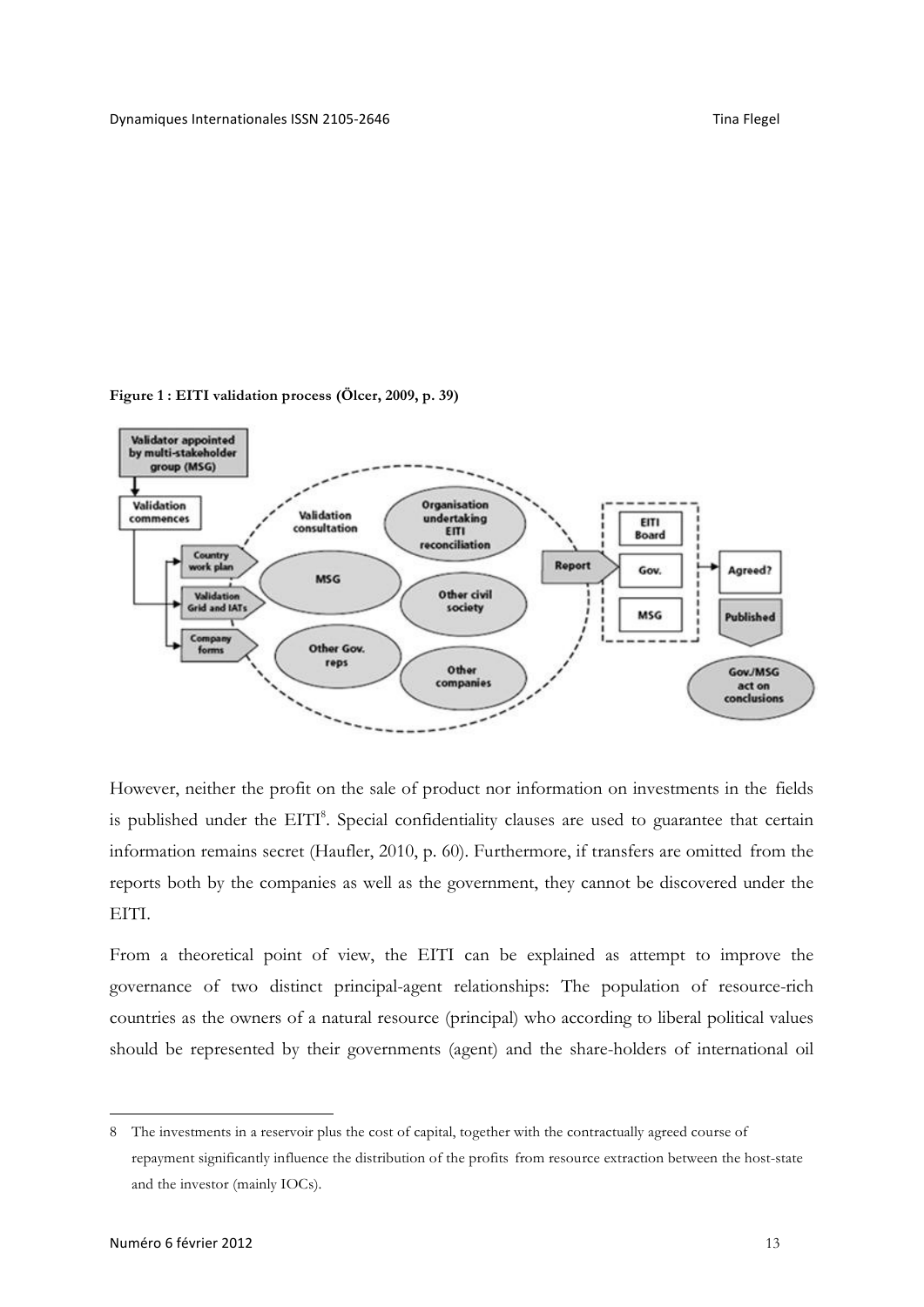companies (IOCs) (principal) who are represented by the managers of those companies (agent) (Ölcer, 2009, p. 31).

The principal-agent problem arises mainly because the elites (government) of resource-rich countries do not act in the interest of their population but in their own self-interest. Given the secrecy within the oil and gas industry, the population usually cannot check its government's action; information is perfectly asymmetrical. Since international companies have to abide by reporting standards, their shareholders, on the other hand, can more easily obtain the most relevant information on a company's performance. Individual shareholders as well as individual voters usually face a stark asymmetry of power on top of the information problem. However, while the first have an exit option, the latter hardly do. The elites of resource rich countries "get more rewards (formally through taxes, royalties etc. and informally through bribes) from the managers of extractive companies than from their citizens, who alone can confer legitimacy" (Ölcer, 2009, p. 32). Furthermore, the government of resource-rich countries often interacts with IOCs through a national oil company (NOC) which complicates accountability. Citizens of resource rich countries can, however, withhold loyalty form their government and this is where political stability is at stake.

The IOCs can also be regarded as agents of the host governments, because they are invited to invest in the production of natural resources for the benefit of the host government (Ölcer, 2009, p. 32). Once again, information is asymmetrical, as the operating companies have the necessary technical knowledge, which allows to profit from certain natural resources, like oil and gas in complex fields, in the first place. Without them, the host governments could not extract the resource, even if they did lever enough money to invest $\degree$ .

# *Outputs in Azerbaijan*

In the case of Azerbaijan, production sharing agreements (PSAs) are negotiated between IOCs and the government of Azerbaijan with participation of the State Oil Company of Azerbaijan (SOCAR). The PSAs are adopted by Parliament and signed by the President to become national law. As laws have to be published in order to become effective, Azerbaijan might be the only country where most big oil and gas contracts are publically available<sup>10</sup>. This is a very important

 <sup>9</sup> Therefore IOCs can negotiate more favorable terms for their business when oil and gas production is more challenging.

<sup>10</sup> See BP plc, « Legal agreements. Production Sharing Agreements », http://www.bp.com/sectiongenericarticle.do?categoryId=9029334&contentId=7053632 (28 novembre 2011).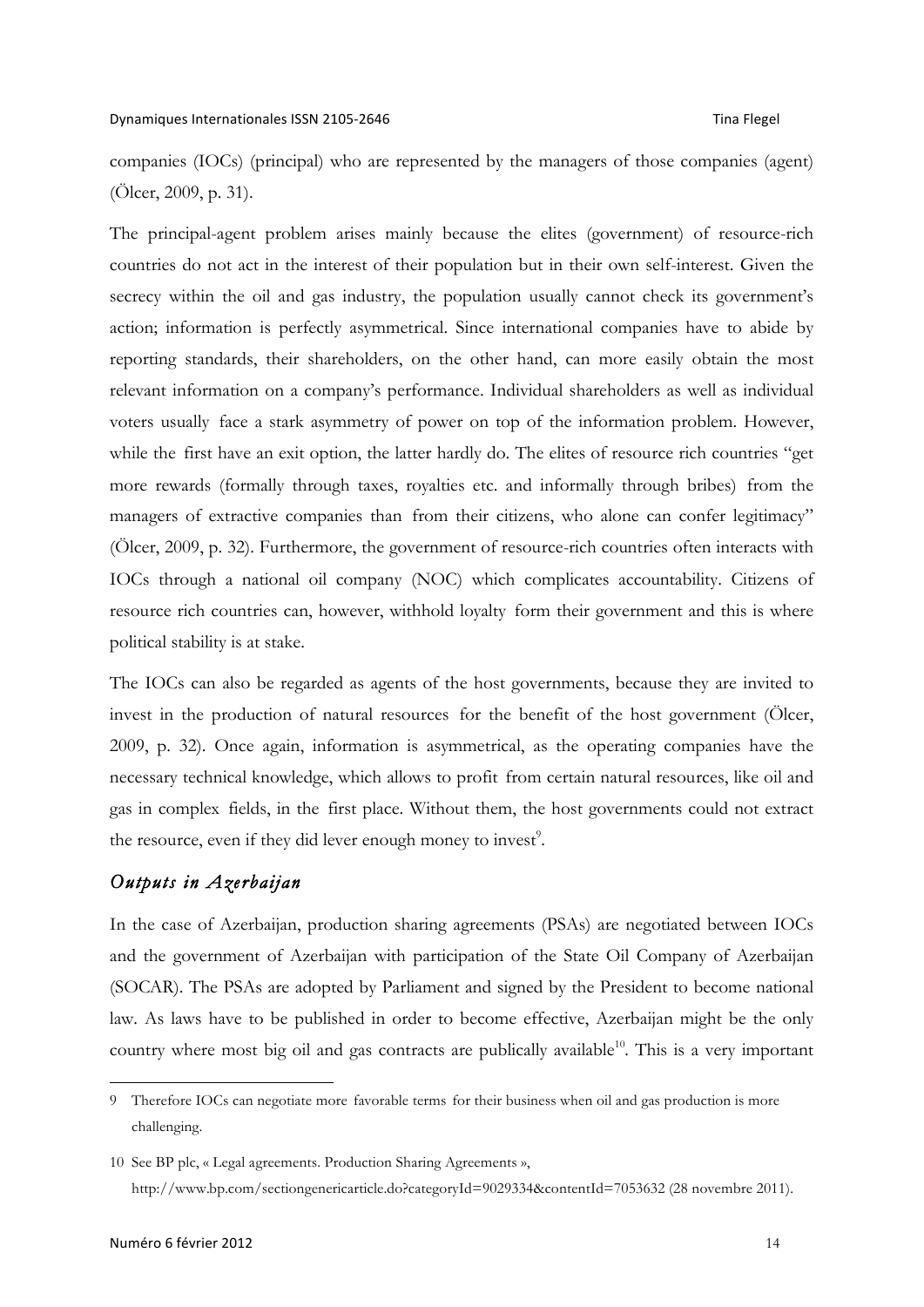context for the adoption of the EITI, as the detailed study of those PSAs and figures published by IOCs give a fairly clear picture of the government's direct income from those companies which are part of the EITI.

The EITI pertains to a specific part of the oil business. To understand what the EITI tells us, it helps to visualize the cash and in kind flows from Azerbaijan's Azeri-Chiraq-Güneshli (ACG) oil field to Azerbaijan's sovereign wealth fund (Figure 2).





The green lines show flows that are being revealed under the EITI. That is money the oil companies pay the government of Azerbaijan for taxes etc. as well as the government's share of the profit oil the funds from the sale of which accrue to the State Oil Fund of Azerbaijan (SOFAZ). The red line stands for the associated gas SOCAR receives from the ACG field free of charge which represents a significant contribution to the company. In kind transfers of profit oil to the government of Azerbaijan (currently 80% of the ACG profit oil) are sold for the government through SOCAR Trading.

Over the project cycle of the ACG, the government of Azerbaijan would earn 195bln USD and SOCAR 4.4bln USD at 60USD/bbl (Ahmedov, 2011, p. 27). However, it is not likely that peak earnings around 20bln USD/a will last longer than until 2013. From then on, a sharp drop in production as well as earnings from the ACG is expected. The production of natural gas and gas condensate are expected to pick up starting in 2017 and could compensate for the drop in oil production.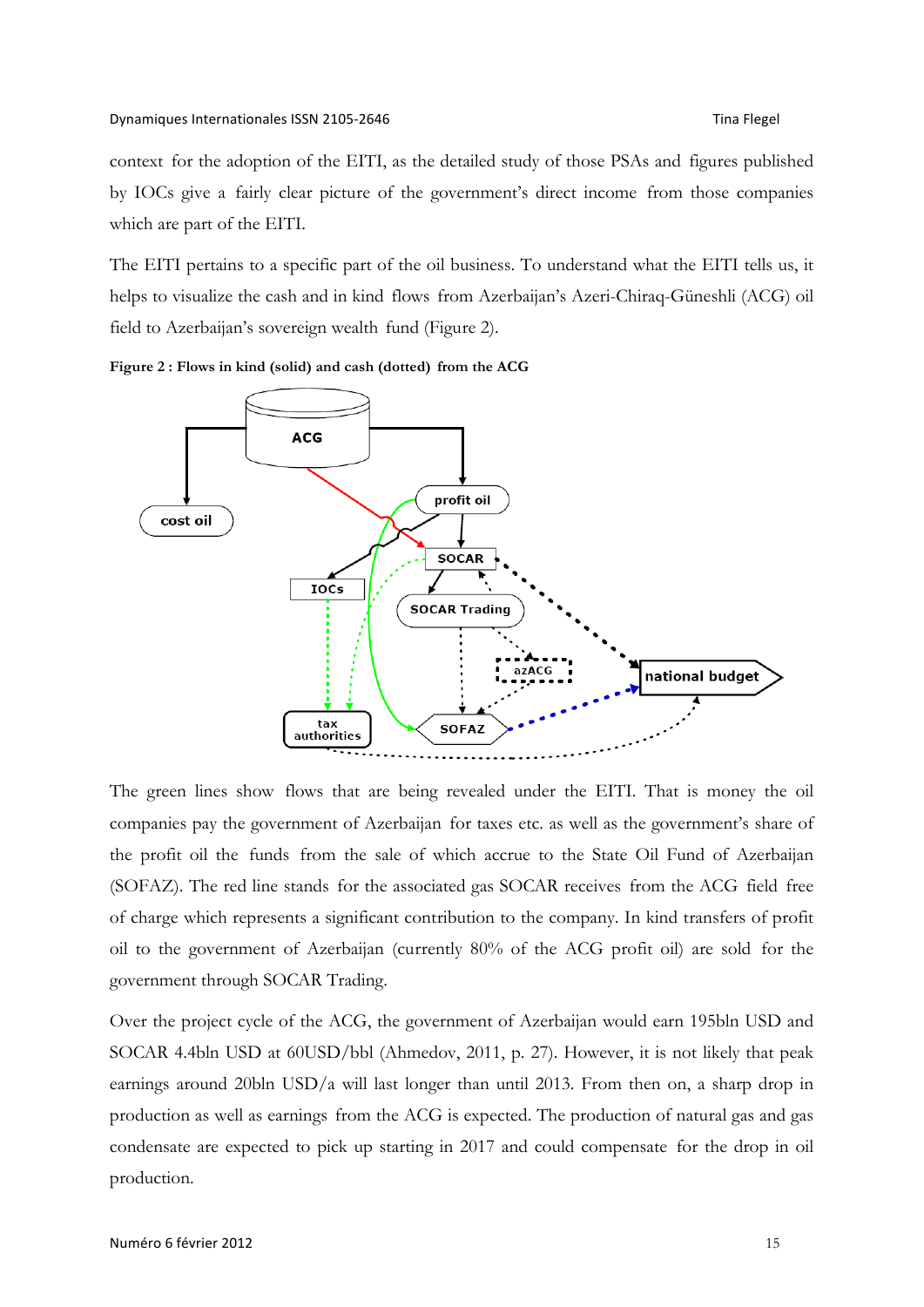### Dynamiques Internationales ISSN 2105-2646 Tina+Flegel

The EITI reports pertain to those flows marked in green color (see Figure 3), thus to the government's share of the profit oil (in kind) as well as the taxes accruing to the government from the oil companies participating in the exploitation of the ACG (IOCs as well as the NOC SOCAR). Consequently, the EITI reports reveal the following figures (see Table 1).

**Table 1 : Aggregated information of Azerbaijan's EITI reports and \*SOFAZ's annual income statements11**

| Year                                                                       | 2003 2004 2005 2006 2007 2008 |                   |      |          |                 |                                                  | 2009  | 2010           |
|----------------------------------------------------------------------------|-------------------------------|-------------------|------|----------|-----------------|--------------------------------------------------|-------|----------------|
| Income (mln. USD unless stated otherwise)                                  |                               |                   |      |          |                 |                                                  |       |                |
| Governments interest in foreign companies extractive output                |                               |                   |      |          |                 |                                                  |       |                |
| Crude oil (mln. barrels)                                                   | 6.6                           | 6.7               | 14.3 | 19.0     | 30.3            | 150.2                                            | 191.6 | 215.4          |
| Gas (bln. Nm <sup>3</sup> )                                                | 1.0                           | 1.0               | 1.8  | 2.2      | 2.3             | 2.0                                              | 3.7   | 3.2            |
| *Profit of transferred product from IOCs                                   |                               | 966 1,439         |      |          |                 | 617 1,029 1,982 14,391                           |       | 9,591 15,769   |
| Other inflows to Government from the foreign extractive industry companies |                               |                   |      |          |                 |                                                  |       |                |
| Transit duties                                                             | 13                            | 14                | 17   | 12       |                 |                                                  | 4     | $\overline{4}$ |
| Compensation: non-performance of                                           | 41                            | $\overline{4}$    | 50   |          |                 |                                                  |       |                |
| contract                                                                   |                               |                   |      |          |                 |                                                  |       |                |
| Signing & other bonuses                                                    |                               |                   | 1    | 49       | 68              | 4                                                | 1     | 2              |
| Mining tax (Royalties) & acreage fees                                      | 19                            |                   |      | $\Omega$ |                 | 4                                                | 1     | 130            |
| Profit Tax                                                                 |                               |                   |      |          | $1,100$ 2,264   | 2,606                                            | 674   | 972            |
| PSA entitlement from oil production                                        |                               |                   |      | 20       | 25              | 47                                               | 14    | 50             |
| PSA entitlement from gas production                                        |                               |                   |      |          |                 | 131                                              | 81    | 268            |
| Financial inflows from IOCs                                                | 73                            | 18                |      |          | 68 1,190 2,364  | 2,793                                            | 775   | 1,426          |
| Total profits from IOCs                                                    |                               | $1,038$   1,456   |      |          |                 | 684 2,218 4,345 17,183 10,366 17,196             |       |                |
| Financial inflows from local extractive industry companies                 |                               |                   |      |          |                 |                                                  |       |                |
| Profit tax                                                                 |                               | 68                | 10   | 34       | 113             | 300                                              | 378   | 265            |
| Other taxes                                                                | 186                           | 167               | 81   | 282      | 266             | 502                                              | 111   | 139            |
| Royalties / mining tax                                                     |                               | 399               |      | 194      |                 | 168                                              | 138   |                |
| Price changes                                                              |                               |                   |      | 25       | 70              |                                                  | 250   | 71             |
| Total profits from local companies                                         | 186                           | 633               | 427  |          | 535 1,136       | 1,477                                            | 1,038 | 404            |
| Total rents from oil and gas to SOFAZ                                      |                               | $1,224$   $2,089$ |      |          |                 | 1,111   2,753   5,481   18,660   11,404   17,600 |       |                |
| Spending* (mln. AZN unless stated otherwise)                               |                               |                   |      |          |                 |                                                  |       |                |
| SOFAZ payments to the government                                           | 731                           | 871               | 233  |          | 981 1,061       | 4,292                                            | 5,295 | 6,373          |
| of which transfers to the national budget                                  | 500                           | 650               | 150  | 585      | 585             | 3,800                                            | 4,915 | 5,915          |
| of which financing of national projects                                    | 231                           | 221               | 83   | 396      | 476             | 492                                              | 380   | 458            |
| SOFAZ payments to gov. (mln. USD)                                          | 769                           | 947               |      |          | 259 1,102 1,248 | 5,171                                            | 6,619 | 7,966          |

According to an analysis by the Revenue Watch Institute, the Government of Azerbaijan received 78% of its total revenues in 2008 from its extractive industry. This accounted for 40% of Azerbaijan's gross domestic product (Gillies, 2011, p. 4). The profit of the sale of profit oil and gas from the international PSAs accrues to the State Oil Fund of the Republic of Azerbaijan (SOFAZ), which does publish its revenue. In the end, from the EITI alone it is not clear how

 <sup>11</sup> Calculation based on 1 USD = 0.8 AZN for income and real average conversion rates for spending.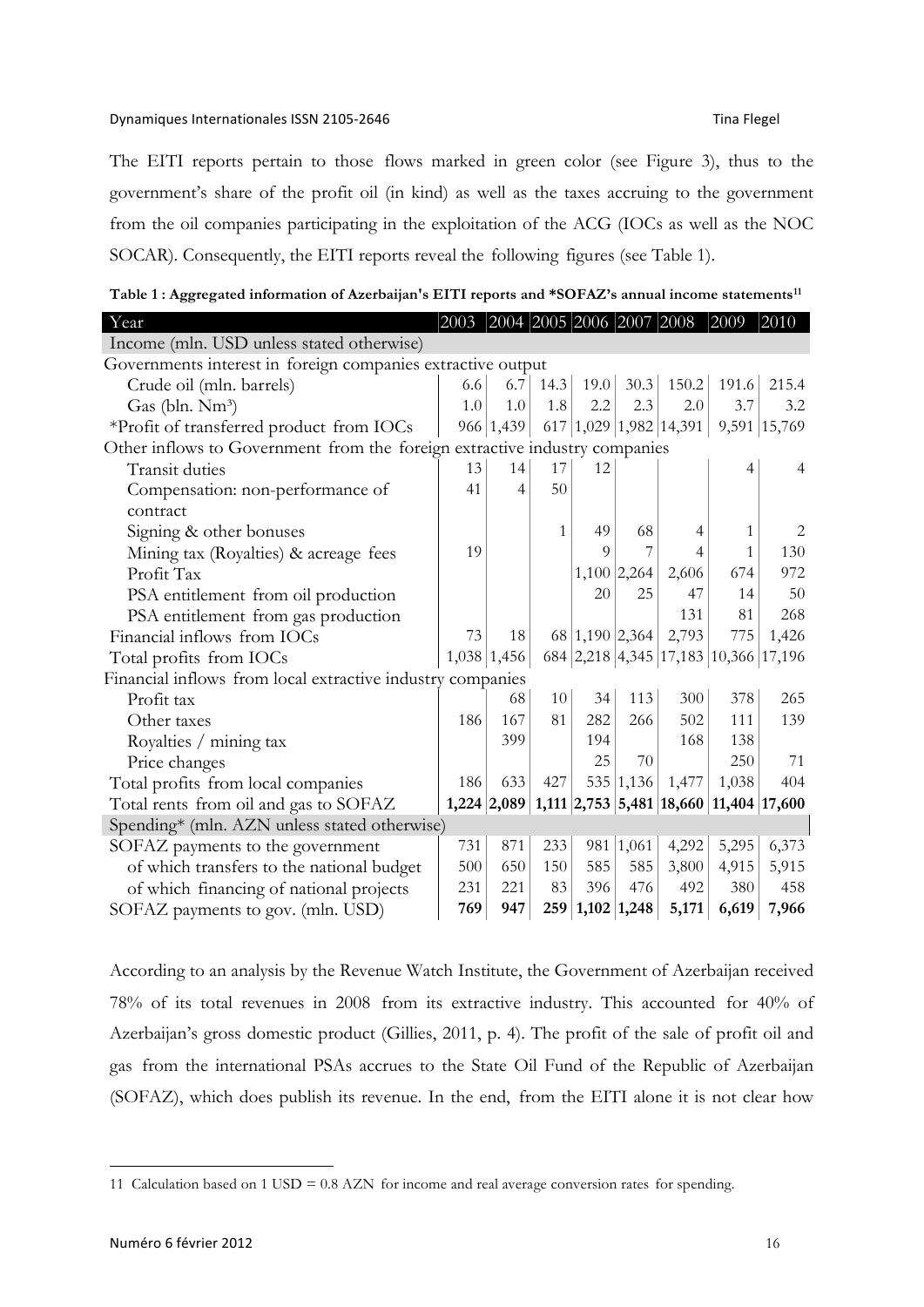much money the government earned from selling its oil and gas. Sales are handled by SOCAR Trading which is incorporated in Switzerland and not required to publish company reports.

Asadov discusses the EITI's contribution to transparency in Azerbaijan over the years. While under Soviet practice, hardly anybody knew how much money was generated by the oil industry, now figures are available. This clearly is and improvement. Since EITI reporting began, the need to reform the State Oil Company of Azerbaijan has become evident for its vested interests as government representative and commercial company. Furthermore, it is clear now that while the EITI only covers extraction under international PSAs, SOCAR's own production remains largely obscure. Improvements have been reached regarding the reporting of the provision of associated gas by the members of the Azerbaijan International Operating Company (AIOC), the consortium of international oil companies that produces the fields, to SOCAR. Furthermore, reporting is becoming more and more detailed with less money left in the "miscellaneous column" (Asadov, 2009, p. 98). However, the role of SCOAR as a national oil company is ambiguous with regards to direct cash flows to the government beyond taxes and should be observed more closely.

# *SOCAR's role*

This section illustrates how money that is earned by the company SOCAR finds its way into the budget of Azerbaijan, circumventing the EITI process which should give a comprehensive account of the resource revenues a state uses.

A closer look at Azerbaijan's oil & gas sector reveals the benefits of having a NOC which is completely and immediately controlled by the government<sup>12</sup>. Not all producing fields in Azerbaijan are covered by the EITI and rents can be extracted at any point of the value chain. In production, contracting companies can inflate costs in the absence of competition. The absence of competition is a general problem in Azerbaijan and SOCAR does have subsidiaries that provide services to the oil and gas industry.

In 2009, ca. 80% of oil and condensate (40.2mln. t) in Azerbaijan was produced from the ACG field and 20% (10.2mln. t) were produced from other fields. 8.5mln. t produced by SOCAR in 2009 do not fall under the EITI. Of 23.7bcm natural gas produced overall, not all was available for consumption. From the ACG, 3.9bcm of associated gas were delivered to SOCAR free of charge, while 6.5bcm were re-injected (or vented/flared). Azerneft, which produced 6.9bcm associated gas in 2009, must have re-injected substantial amounts to uphold pressure in its more

 <sup>12</sup> The President of Azerbaijan appoints SOCAR's president and vice presidents.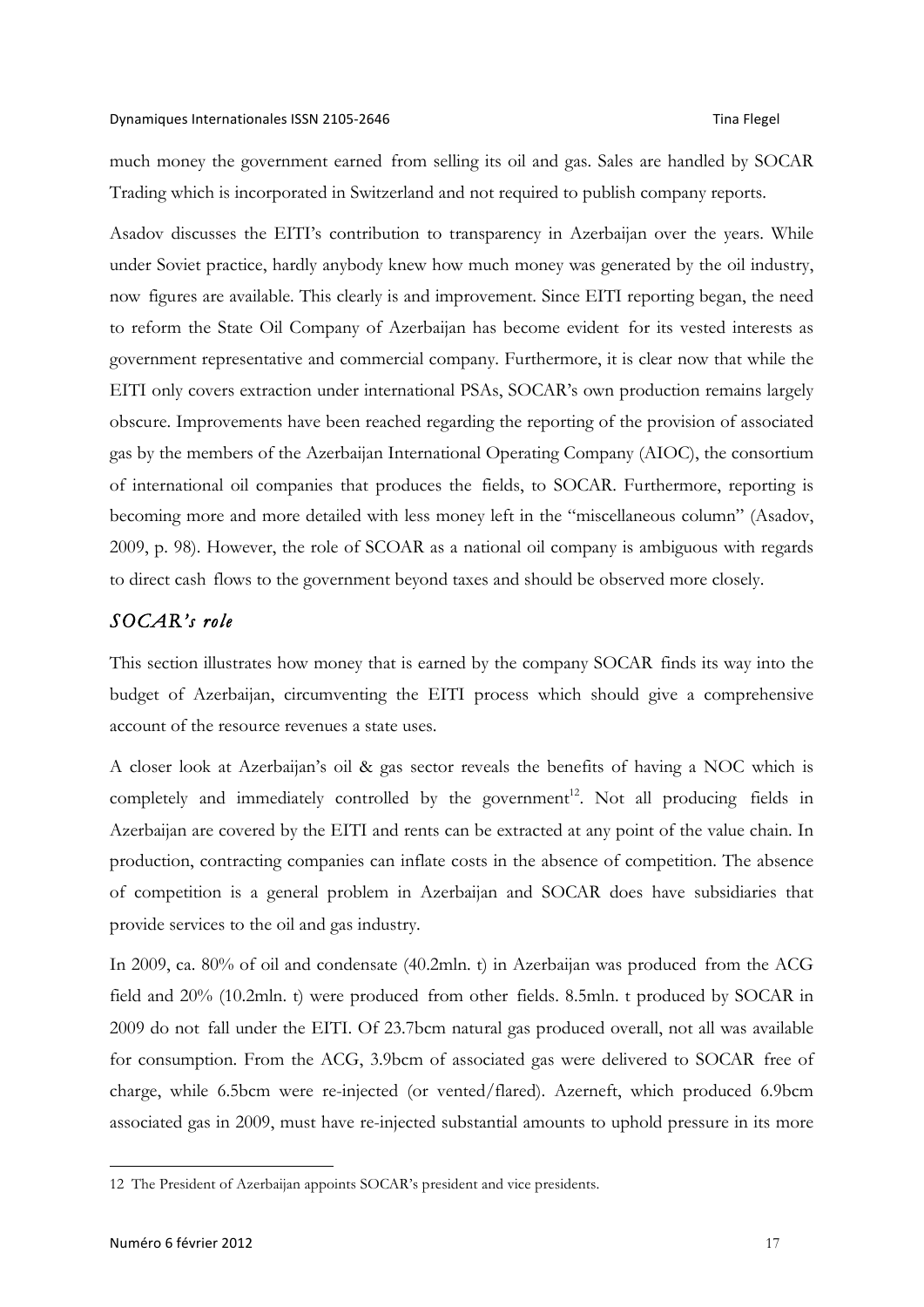than 30 year old fields – in 2008, 54% of SOCAR's oil was produced through gas-injection (SOCAR, 2009a, p. 18). It is therefore likely, that SOCAR did not produce more than 2bcm natural gas outside of the EITI scheme (SOCAR, 2009a, p. 12). According to SOCAR, it sold 8.9bcm to the domestic market (of which 3.1bcm to Azerigas and 4.3bcm to Azerenerji), while only 0.5bcm were exported (SOCAR, 2009a, p. 19). Remember that associated gas from the ACG is transferred to SOCAR free of charge (red line in Figure 3).

From its 17 joint ventures, in but four of which SOCAR has a majority share the company had only 35.7mln AZN income (SOCAR, 2010, p. 50). Of its associates, SOCAR reported 380mln AZN profit, mainly thanks to 240.5mln AZN from its 23% share in Azerbaijan BTC Ltd. incorporated in the Cayman Islands, its 10% share in the South Caspian Pipeline Company, equally incorporated in the Caymans and its 50% share in Supra Holding, located in tax friendly Malta (SOCAR, 2010, p. 52).

As there are no financial statements of SOCAR's trading branch available, it is impossible to tell, how much money SOCAR earned selling its oil and gas internationally or to exclude that money is siphoned off somewhere. However, this is relevant, because the company's income is used by the government for social purposes and as additional budget (Lussac, 2010).

SOCAR plays an important social role for Azerbaijan: it had 71,585 employees total in 2009 (SOCAR, 2009a, p. 34) and a reported a net operating income of 1.4bln EUR in that year (SOCAR, 2009b). This is by comparison with other international oil companies an astonishing number: Statoil, also a NOC, only had 30,300 employees but 17.5bln EUR net operating income (Statoil, 2011). In January 2008 the base salary of all SCOAR employees was raised by 20% (SOCAR, 2008, p. 42), which also points to SOCAR's public function. This is confirmed in the following citation: "About 15 thousand internally displaced peoples are cared, who resettled in the buildings and social facilities being at the balance of enterprises and organizational structures within the SOCAR and 3006 persons out of them were provided with job opportunities" (SOCAR, 2009a, p. 139). SOCAR constructed health care facilities in line with the "State Program on social-economic development of the regions of Azerbaijan Republic (2004-2008)" and the "Additional Actions Program on acceleration of social-economic development of the regions of Azerbaijan Republic" in ten districts with ongoing works in 6 other locations (SOCAR, 2009a, p. 135). Almost 3mln AZN were spent on housing projects (SOCAR, 2009a, p. 137), and 1.3mln AZN on cultural buildings and a New Year's Eve party for 70,000 children (SOCAR, 2009a, p. 138). SOCAR contributed to the implementation of the "Actions Program on acceleration of social-economic development of settlements surrounding Baku city" approved by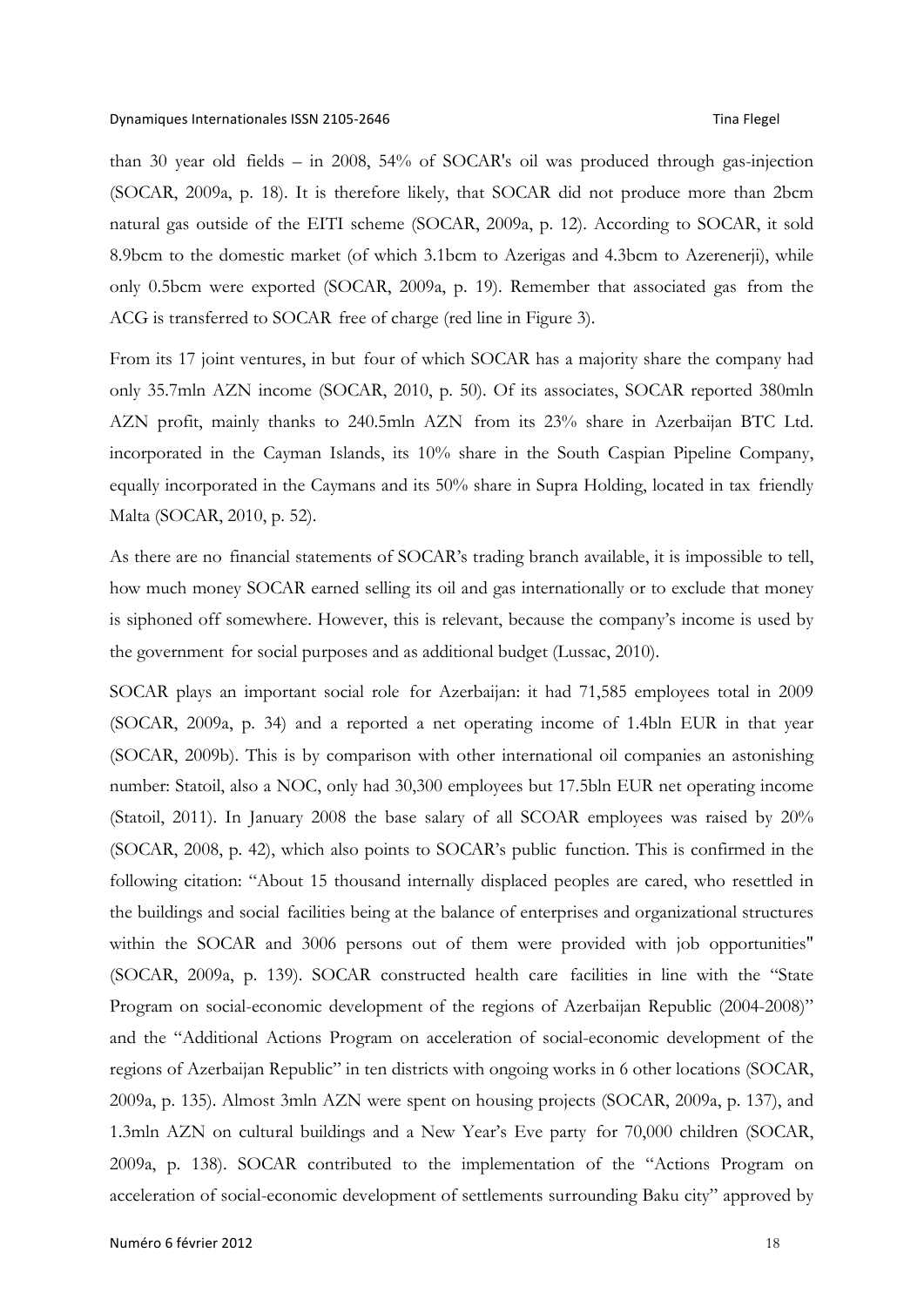Decree #1338 (27.02.2006) by improving dweller's settlements (SOCAR, 2009a, p. 135). Overall, SOCAR spent ca. 455.8mln AZN in 2009 (516.9mln AZN in 2008) on medical services, utilities, recreational and cultural services provided to SOCAR employees, as well as on free medical services for Azeri citizens (SOCAR, 2009a, p. 88). The company is used to directly distribute benefits from resource extraction among selected groups to coopt them.

Through its acquisition of Azerigaz CJSC, SOCAR took on the responsibility for the improvement and development of the gas grid in Azerbaijan according to Presidential Decree #80 (14.04.2009). It is estimated that the company will have to spend ca. 1.1bln AZN between 2011 and 2013 to meet the policy goals. To guarantee Azerbaijan's domestic gas supply, the Ministry of Industry and Energy committed on 27.02.2003 to buy fixed quantities of gas annually from the Azerbaijan Gas Supply Company  $(AGSC<sup>13</sup>)$ , which is responsible for the sale of the gas from the 1<sup>st</sup> Phase of the Shah Deniz gas field development. SOCAR is obligated to fulfill the commitment for the Ministry and paid 69.3mln AZN for gas to AGSC (SOCAR, 2010, p. 72ff.). Outstanding receivables from private and state customers are a major problem for SOCAR. In 2010, these amounted to ca. 2bln  $AZN<sup>14</sup>$  (SOCAR, 2010, p. 39). Between January 2010 and December 2010, receivables worth 1.2bln AZN were written off as uncollectible (SOCAR, 2010, p. 45). Close to 2bln AZN defaulted in 2010, for example, because of the decision to write off the debts of mostly public electricity consumers (2010). While Azerenerji, the state utility, was directly concerned, the decision finally cost SOCAR, as it did not receive payments for the gas it had provided to Azerenerji for power generation. The debt write-off is politically relevant because most of it aids the budget of selected public companies and ministries.

They receive funds not foreseen in the budget and they receive them as the result of an ad-hoc decision. Writing off debt worth a couple hundred million AZN per agency sustains bad financial management in the benefited bodies. It also strengthens political control over those organizations.

A third way SOCAR fulfills public functions is through direct payments. Direct payments to the government are referred to as "Withdrawals by the Government" by SOCAR and defined as follows: "Withdrawals by the Government represent ad-hoc cash contributions which the Group may be required to make to the state budget, various government agencies and projects

 $\overline{a}$ 

<sup>13</sup> Owned by Statoil (operator – 20.4%), BP (20.4%), the Ministry of Industry and Energy of the Azerbaijan Republic (20%), LUKOIL (8%), NICO (8%), SOCAR (8%), Total (8%) and TPAO (7.2%)

<sup>14</sup> Down from 3.3bln AZN in 2009 after receivables had been written off.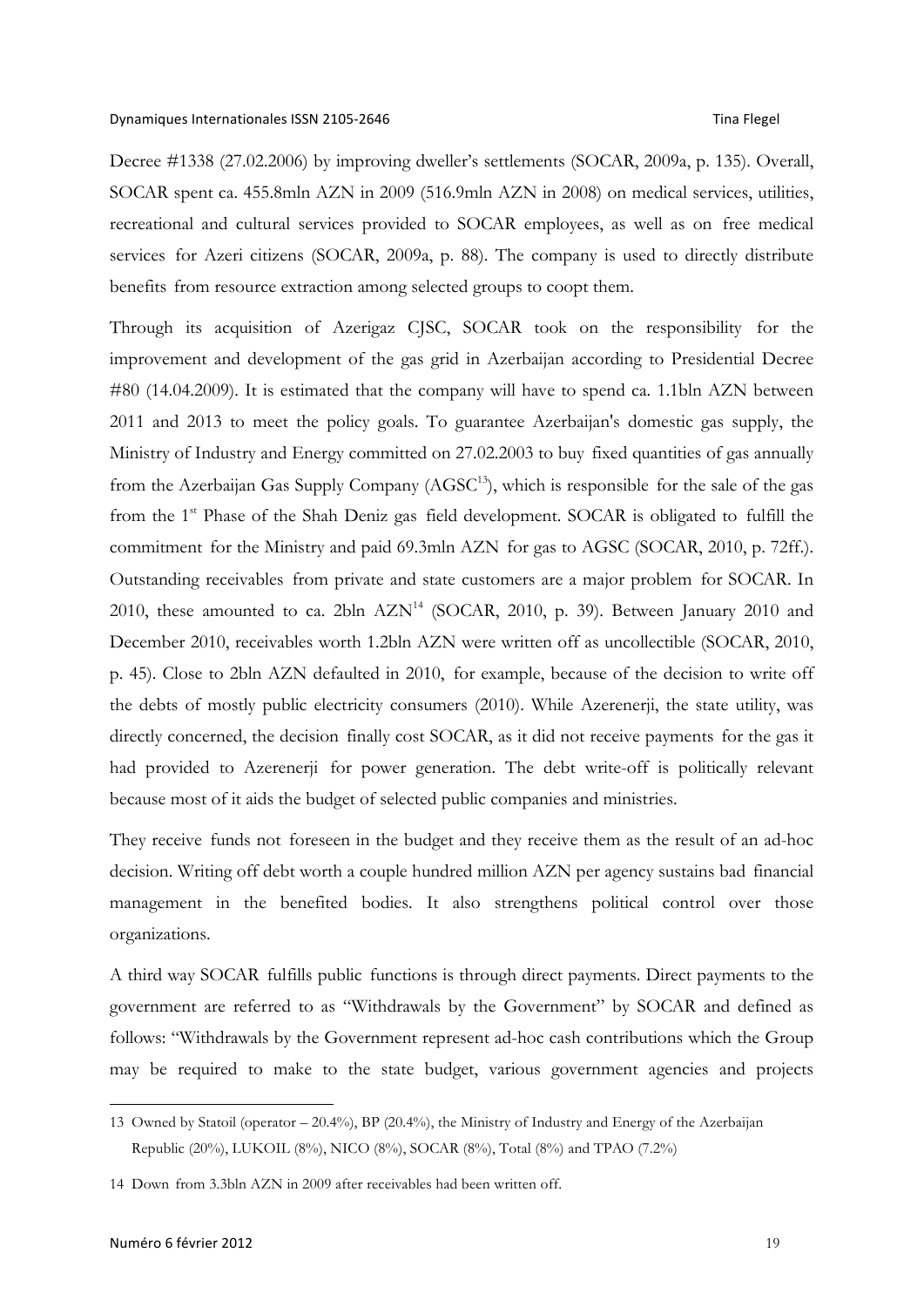administered by the government based on the particular decisions of the Government. Such withdrawals are recorded as a reduction of equity." (SOCAR, 2009a, p. 56) Total Withdrawals by the Government: 286mln AZN (2009) and 475.7mln AZN (2008) (SOCAR, 2009a, p. 42). As cash contributions or finance construction and repair works for the state budget, various government agencies and projects administered by the government were given 242.6mln AZN in 2009<sup>15</sup> total and 420.4mln AZN in 2008<sup>16</sup> (SOCAR, 2009a, p. 43).

The company's contributions to the state range between 1bln AZN and 3bln AZN per year. This money is not reported under the EITI, but thanks to SOCAR's improved accounting and reporting, it can be assessed. Sound financial management would require those transfers of resource revenue to be channeled through SOFAZ, of which one core function is to control the amount of oil money flowing into the economy, and to orderly record it in the state budget.

# **The EITIs impact**

# *Corruption*

This art of the paper aims to answer, if the EITI curbs corruption in compliant countries and thus aids the accountability of government towards its citizens.

Although the above mentioned numbers are certainly interesting, it is not immediately clear how they help to fight corruption. Corruption is so rampant in Azerbaijan still that legal transactions between public and private actors are the exception rather than the rule (Weißenberg, 2003, p. 1; Meissner, 2010; Turan News Agency, 2011; U.S. Department of State, 2011). This casts serious doubt on the initiative as well as on the political commitment of political elites against corruption. When the protests in Northern Africa started, the Interior Minister of Azerbaijan asked the traffic police not to bother the population too much with corruption (Thompson, 2011). Apparently, the successful implementation of the EITI and improvements do not actually address corruption.

The regularly conducted Business Environment and Enterprise Performance Survey shows that in Azerbaijan, often supplementary payments are expected for standard public tasks necessary for business operation (EBRD and The World Bank, 2009). As laws are published but legal

 $\overline{a}$ 

<sup>15</sup> of which direct contributions 143.7mln AZN and financing 142.3mln AZN SOCAR, *Annual Report,* Baku, 2009a, p. 87.

<sup>16</sup> of which direct contributions 313.9mln AZN and financing 161.8mln AZN *Ibid.*, p. 87.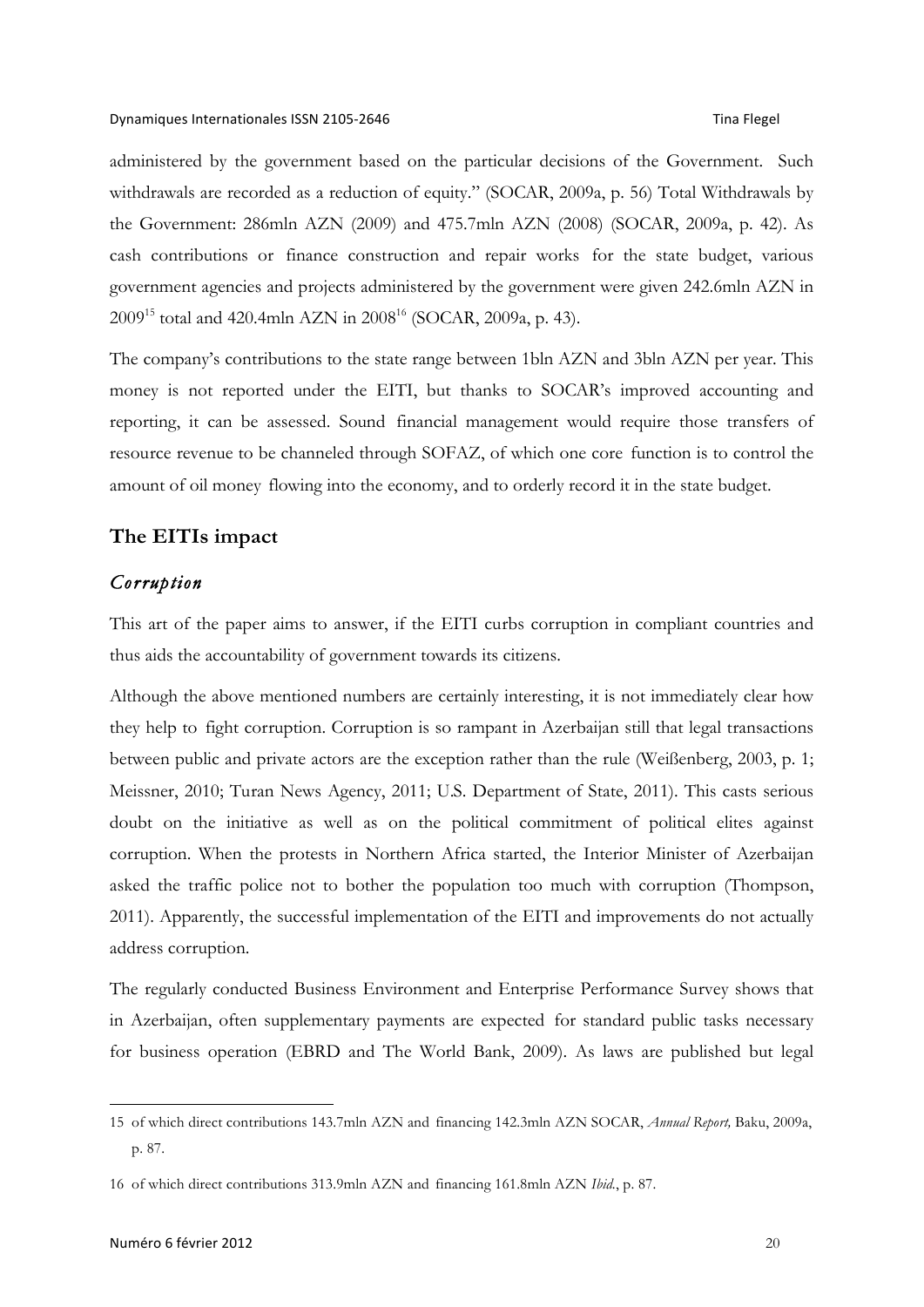ordinances are not, it is not clear whether the regulations entrepreneurs face exist in the first place but are not well communicated, not well understood, or simply assumed to be symbolic. This distance from the law is easily explainable by how little trust people have in the judiciary system (EBRD and The World Bank, 2009). All in all there is a great divide between the public and the state, or rather between formal rules and what actually happens in Azerbaijan. In each case, individuals weigh if it is cheaper to follow a rule or to bribe - with few *inhibitions* and no effect of the EITI.

While it can be said that the greatest part of oil, gas and money accruing to the government in Azerbaijan is publically known, the actual wealth or in kind transfers and the cash payments the government receives from SOCAR in excess of regular taxes etc. remain shady. Furthermore, the EITI does not provide any information on how the money is spent. Thus, it is not at all clear, how, for example, the 8 billion dollars that were transferred into the budget from SOFAZ in 2010 were utilized.

## *Stability*

This part of the paper answers the question, if and if so, how the EITI, in spite of its limited contribution towards transparency and the improvement of financial management, enhances the stability in a country.

Corruption and nepotism were identified as important causes of the poor living conditions that people protested against in energy exporting countries of the Middle East. But, according to Transparency International's Corruption Perception Index - which in this case unlike oftentimes is actually the perfect measure - the problem is perceived to be more severe in Kazakhstan (105<sup>th</sup>), Azerbaijan (134<sup>th</sup>), Russia (154<sup>th</sup>), Turkmenistan and Uzbekistan (both 172<sup>th</sup>) than it ever was in Egypt (98<sup>th</sup>) or Tunisia (59<sup>th</sup>) (Transparency International, 2010). Poor living conditions cannot by themselves be the reason for protest either, because poverty is on average much higher for example in South Asia than in Northern Africa and the Middle East (Yang *and al.*, 2009, p.  $19)$ <sup>17</sup>. Unemployment among female youth in 2007 reached almost 70% in Armenia and over 50% in Bosnia and Herzegovina, Macedonia and South Africa. Albeit closely followed by Syria and Egypt with 49% and 48% respectively. Regarding unemployment among male youth in 2007,

 <sup>17</sup> Poverty in Azerbaijan was also widespread before the big money came in HABIBOV Nazim N. and FAN Lida, « Social protection and poverty in Azerbaijan, a low-income country in transition: Implications of a household survey », *International Social Security Review*, n° 60/4, 2007, p. 47–68. and still is an important issue, especially among the huge numbers of internally displaced persons.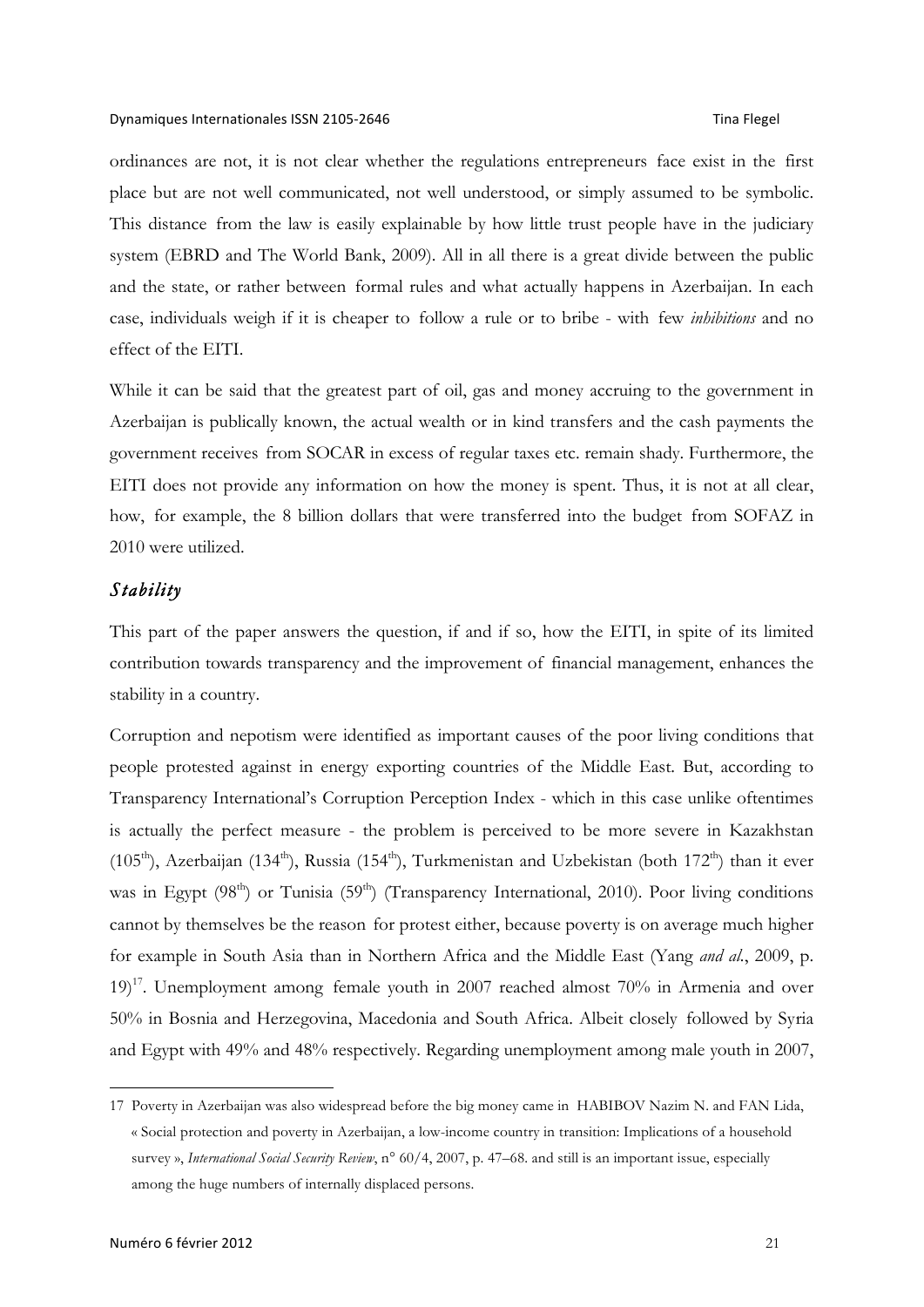again Armenia (47%) and even Georgia (28%) are more affected than Egypt (17%) or Syria (13%) (Cornu and Vittorelli, 2011). The countries that have experienced serious political unrest have been independent energy exporters for many decades. This is a fundamental difference between them and Azerbaijan, as the government of Azerbaijan has not been able to use the resource revenues independently until the second oil boom which is unfolding right now. It could thus not be held responsible for the level of development that they did or did not achieve with those funds. Therefore, judgments on the way the resource wealth is handled cannot yet draw on experience.

Notwithstanding the situation in Azerbaijan, the United Nations General Assembly, awarded the EITI implementation by SOFAZ with the 2007 UN Public Service Award in the category of "Improving transparency, accountability and responsiveness in the Public Service" (United Nations Public Administration Network, 2007). And in 2009 Azerbaijan was awarded the "2009 EITI Award" for its commitment to the EITI principles its implementation (SOFAZ, 2009). The EITI affirms that a country manages its revenues well and provides a label of international approval of the financial management at work.

For Azerbaijan, this international recognition can be an important asset. First of all, the government can justify its actions towards their people although many of them benefit less from the riches than they could. Secondly, if the government's commitment to improve the financial management should not be sincere, the EITI label can indicate that pro forma action is enough. Even SOFAZ's way of spending is subject to critique (International Crisis Group, 2010) and taking part in some sort of EITI+ initiative, which would include transparency of spending, is not envisaged. Thirdly, the efficient management of money coming into the country is a means to guarantee control over its distribution (Cornell, 2010, p. 177).

### **Conclusion**

The EITI is a global initiative which aims to increase public information regarding the amount of money a state makes from the exploitation of its minerals, metals and hydrocarbons. To promote sustainability and good governance, it strives to help the citizens of a resource-rich state to hold their government accountable. The EITI reports as such seem rather informative than enabling.

Joining efforts for sustainable development and subscribing to initiatives such as the EITI can have a twofold rationale: 1. The government of Azerbaijan is supporting the EITI, because it is regarded as the right thing to do by the international public (Sandholtz and Gray, 2003; Hawkins, 2004), and because the EITI enhances domestic legitimacy. 2. Improving governance - for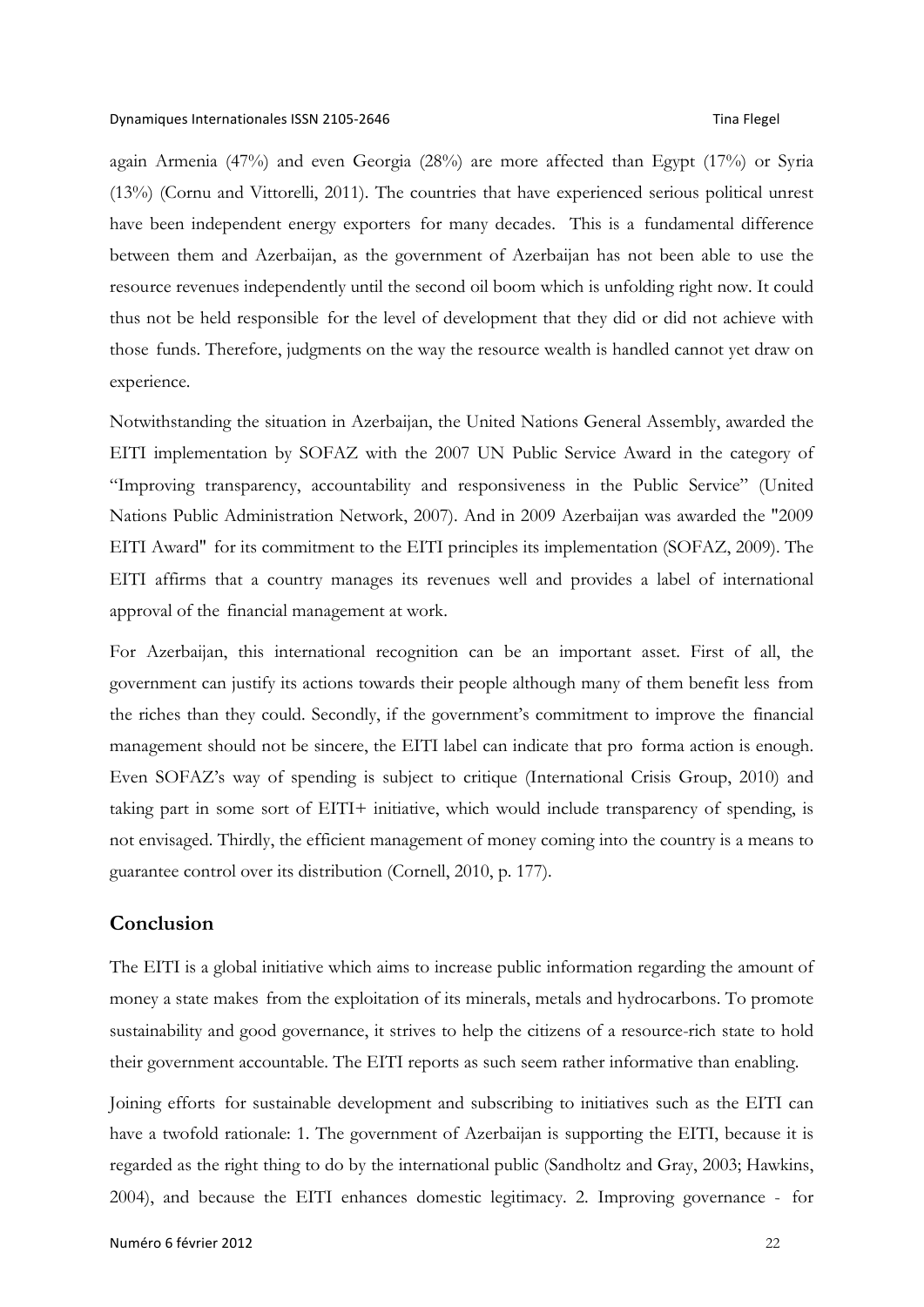example as it pertains to resource extraction - to maintain centralized corruptive systems and control. Thus by disclosing how much taxes accrue form oil companies and by collecting the revenues from the sale of oil and gas in SOFAZ and SOCAR, the revenue streams are centralized under the direct control of the President of Azerbaijan who appoints the directors of SOFAZ, the presidents of SOCAR and the tax minister (and ultimately decides upon the national budget).

The comprehensive transparency – good governance – stability nexus does make sense in a longterm perspective. Legitimate governance that is supported by people who largely refer to formal rules to guide their actions is the most efficient way of steering a society. It is stable in the way a ship is stable when it moves around on the oceans: systems which are well governed in this sense are adaptive to changes because of the impersonal and general aspects of their organization. At the same time, centralized corruption is an effective means of control. It is, however, relatively costly, as loyalty is commercialized. Because of the direct link between political position and wealth, corruptive systems are geared towards rigidity with respect to individual positions and processes. Stability, then, is not the ability to successfully adapt to change while preserving a system's fundamental characteristics, but the strength to withstand changes, because in the absence of common values and collective goals, every change threatens the integrity of the system. Governance in the latter case is a question of implementation, rather than management. Measures to improve governance then might improve the state machine, thus the ship, but the immanent goal would be to keep the ship in place instead of steering through rough seas.

Transparency threatens the "stability" of a corruptive system, because it destroys the means of control (mutual dependence on secrecy), unless it can be used to improve implementation. Income transparency without transparency on spending seems to do exactly that. A question to be answered in the future then is which and how much involvement of international actors is needed to facilitate such a fundamental transformation smoothly.

Although the validation process for the EITI includes various stakeholders, it is not public per se. NGOs and individuals can join the EITI and then attend the meetings or send representatives to attend the meetings. The minutes of the meetings are not available to outsiders. Indeed, the numbers initially provided both by the government and the companies are not published. Yet, even high discrepancies are often simply explained by "accounting mistake". While the EITI product - the final report - does not empower civil society to hold its government accountable, the validation process could. It trains the participating civil society representatives, because they are confronted with numbers signifying tax laws, company budgeting and energy resources. They learn "exactly how the financial organization behind the extractive sector works, what kind of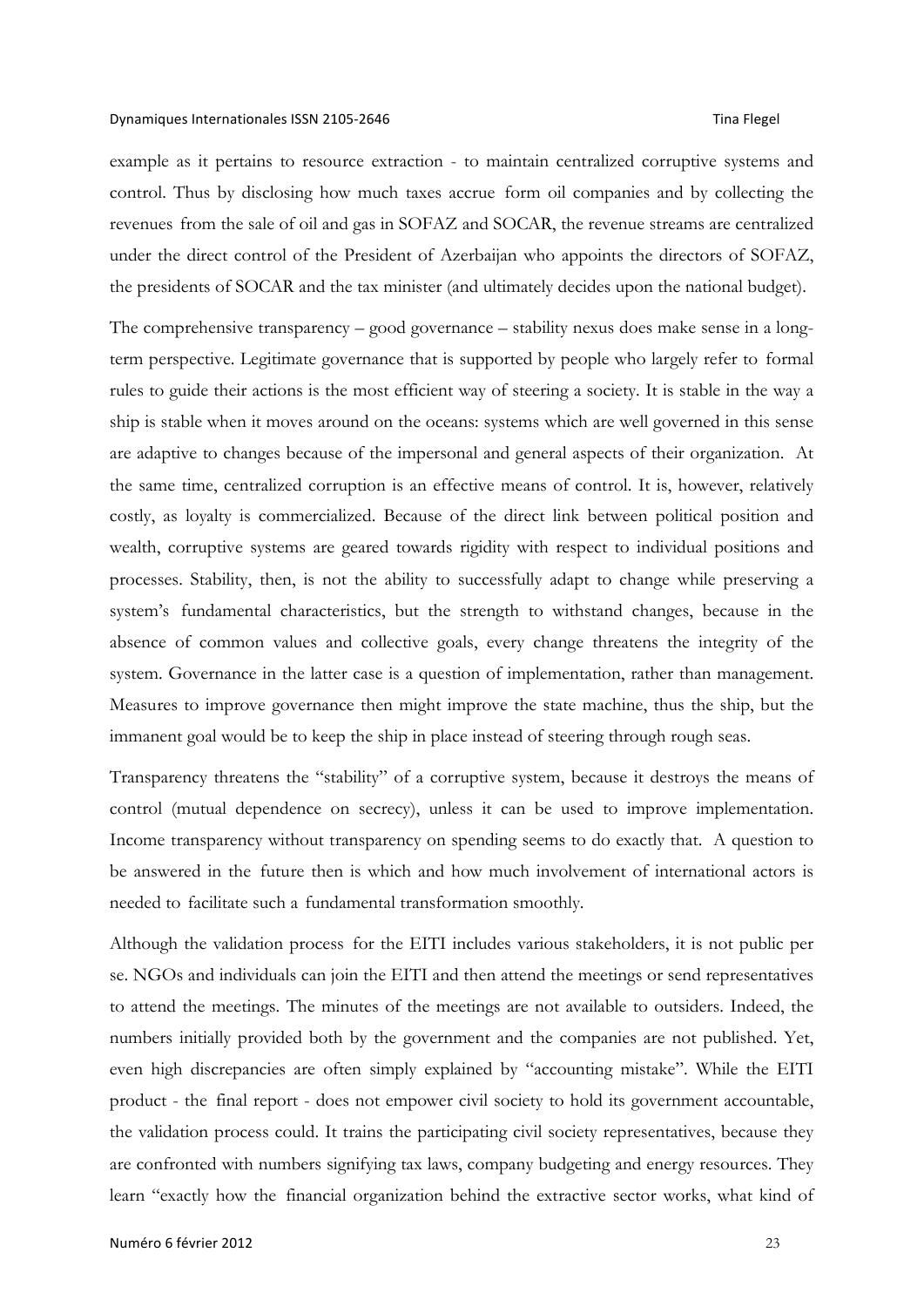payment types there are, who the relevant government bodies receiving the payments are and so on" (Ölcer, 2009, p. 27). Thus, the EITI process and the related documentation build capacity in the civil society. As of June 2009, 92 NGOs and 13 individuals had signed the EITI Memorandum of Understanding in Azerbaijan and thus became part of the EITI committee (Committee on the Extractive Industries Transparency Initiative, 2003). Since the reports are publically available, it seems that the validation process itself attracts great interest.

The capacity building the EITI offers to participating representatives of civil society and its wider effect on the national and international extractive companies are valuable. Still, in and of itself, from the perspective of sustainable development, the EITI is in danger of simply becoming a numbers game, which is probably one very important reason for the EITI's wide acceptance by governments all over the world.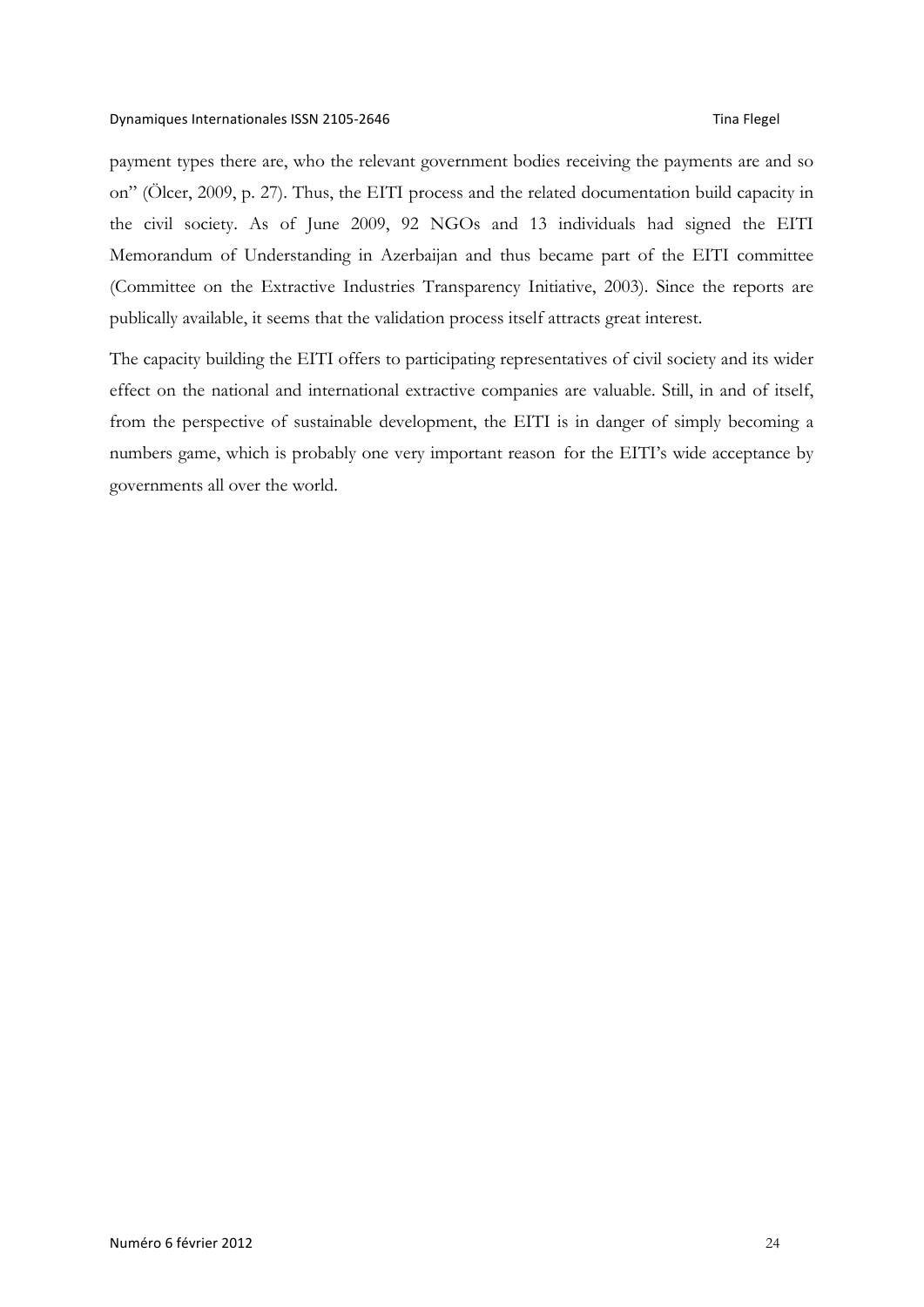### **Bibliography**

*Azerbaijani Cabinet of Ministers writes off debts for electricity, gas and oil products of major energy consumers,*  Baku, Trend News Agency, 2010.

ACEMOGLU Daron and ROBINSON James A., *Economic origins of dictatorship and democracy,* New York, Cambridge University Press, 2006.

AHMEDOV Ingilab, *Production Sharing Agreements (PSA),* Baku (coll. « Khazar Energy Summer School »), 2011.

ASADOV Farda, « The public oversight of oil projects in Azerbaijan, 2004–2007 », *in*  KHODELI Irakli (ed.), *From curse to blessing? Using natural resources to fuel sustainable development*, Oxford, UNESCO; Wiley-Blackwell, 2009, p. 93–106.

ASHFORTH Blake E. and ANAND Vikas, « The Normalization of Corruption in Organizations », *Research in Organizational Behavior*, n° 25, 2003, p. 1–52.

BABAJEW Aser, « Politische Transformation im postsowjetischen Aserbaidschan. eine historisch-institutionalistische Analyse »;Dissertation, Universität Mannheim, 2009.

BANFIELD Edward C., « Corruption as a Feature of Governmental Organization », *Journal of Law and Economics*, n° 18/3, 1975, p. 587–605.

BARDHAN Pranab, « Corruption and Development », *Journal of Economic Literature*, n° 35, 1997, p. 1320–1346.

BENZ Arthur, *Governance-Regieren in komplexen Regelsystemen. Eine Einführung,* Wiesbaden, VS Verlag für Sozialwissenschaften, 2004.

BERGER Peter L. and LUCKMANN Thomas, *The social construction of reality. A treatise in the sociology of knowledge,* New York, Doubleday; Penguin, 1991.

BOSSHARD Christian, « Mehr Transparenz im Rohstoffsektor. Mittagsgespräch mit Prof. Dr. Eigen (EITI) »,

http://www.dgvn.de/news.html?&no\_cache=1&tx\_ttnews[tt\_news]=232&cHash=9c063bd8682 23b428eba9e4b2ebce623 (5 novembre 2011).

BP plc, « Legal agreements. Production Sharing Agreements », http://www.bp.com/sectiongenericarticle.do?categoryId=9029334&contentId=7053632 (28 novembre 2011).

CESD, « Cost of Baku-Tbilisi-Kars railway project increased 3.3 times », http://cesd.az/new/2011/11/cost-of-baku-tbilisi-kars-railway-project-increased-3-3-times/ (28 novembre 2011).

CHRISTIANSEN Thomas and NEUHOLD Christine (eds.), *International handbook on informal governance,* Cheltenham, Edward Elgar, 2012.

CLAPP Jennifer and SWANSTON Linda, « Doing away with plastic shopping bags. international patterns of norm emergence and policy implementation », *Environmental Politics*, n° 18/3, 2009, p. 315–332.

COMMITTEE ON THE EXTRACTIVE INDUSTRIES TRANSPARENCY INITIATIVE, *Memorandum of Understanding on EITI Implementation in Azerbaijan,* Baku, SOFAZ, 2003, http://www.oilfund.az/eiti/en/doc/1.

CORNELL Svante E., *Azerbaijan since independence,* Armonk, N.Y, M.E. Sharpe, 2010.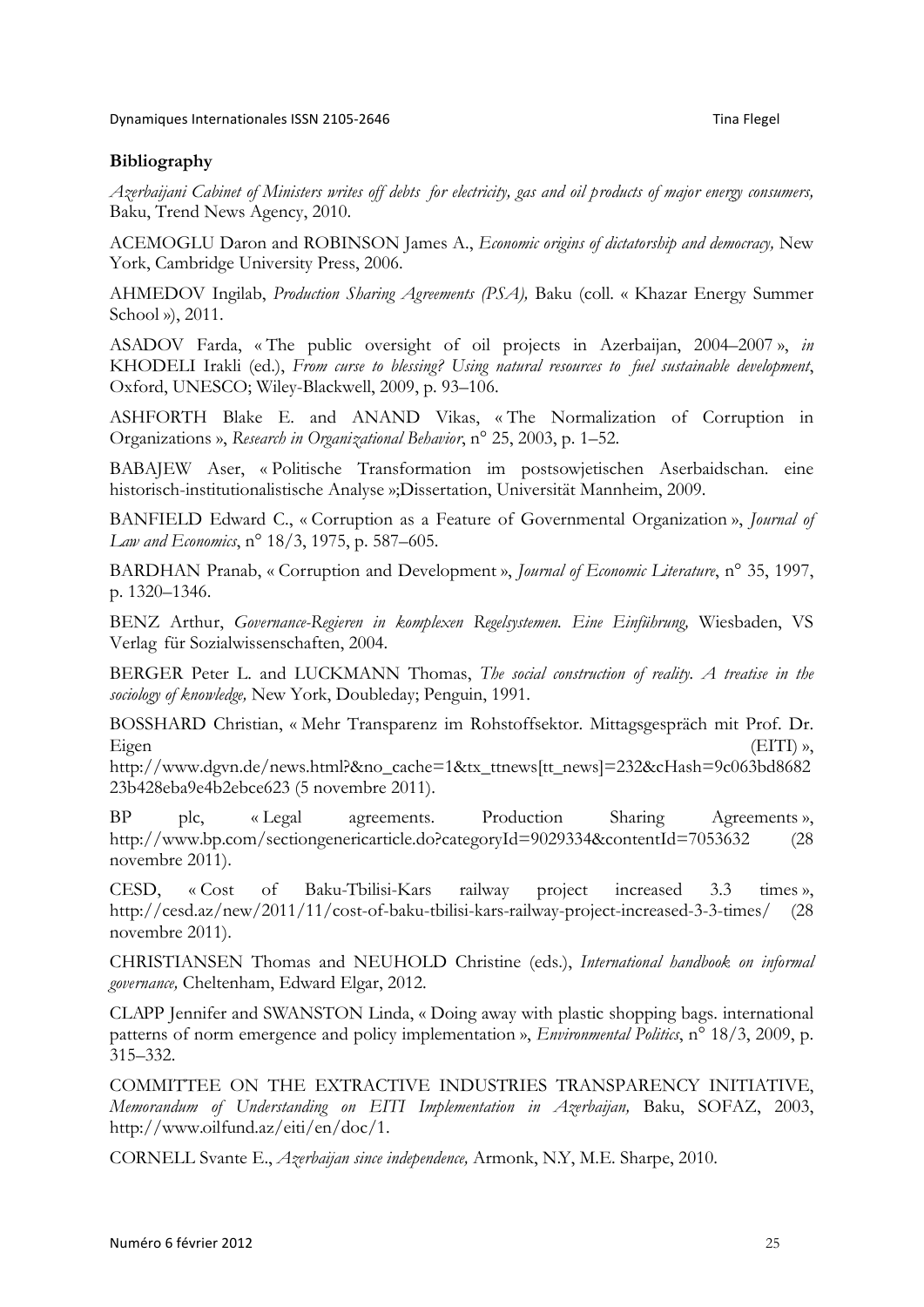Dynamiques Internationales ISSN 2105-2646 Tina+Flegel

CORNU Patrick and VITTORELLI Christophe, « LABORSTA Internet », http://laborsta.ilo.org/default.html (28 novembre 2011).

CROUCH Colin, « Institutions in which real actors innovate », *in* STREECK Wolfgang and MAYNTZ-TRIER Renate (eds.), *Die Reformierbarkeit der Demokratie. Innovationen und Blockaden : Festschrift für Fritz W. Scharpf*, Frankfurt /Main, Campus Verlag, 2003, p. 70–96.

DAMANIA Richard, BULTE Erwin H. and DEACON Robert T., « Resource intensity, institutions, and development », *World Development*, n° 33/7, 2005, p. 1029–1044.

DAVIDSON Christopher M., *The United Arab Emirates. A study in survival*, Boulder, Lynne Rienner Publishers, 2005.

DIVISION FOR SUSTAINABLE DEVELOPMENT, « Johannesburg Summit 2002 », http://www.un.org/jsummit/ (20 mars 2011).

EBRD AND THE WORLD BANK, *Business Environment and Enterprise Performance Survey (BEEPS),* London, 2009.

ELGSTRÖM Ole, « Norm negotiations. The construction of new norms regarding gender and development in EU foreign aid policy », *Journal of European Public Policy*, n° 7/3, 2000, p. 457–476.

ETZIONI Amitai, « Is Transparency the Best Disinfectant? », *Journal of Political Philosophy*, n° 18/4, 2010, p. 389–404.

EXTRACTIVE INDUSTRIES TRANSPARENCY INITIATIVE, « Azerbaijan », http://eiti.org/Azerbaijan (17 mars 2011).

EXTRACTIVE INDUSTRIES TRANSPARENCY INITIATIVE, « Speeches and Presentations », http://eitidev.forumone.com/section/abouteiti/speechespresentations (17 mars 2011).

FINEL Bernard I. and LORD Kristin M., « The Surprising Logic of Transparency », *International Studies Quarterly*, n° 43/2, 1999, p. 325–339.

GELMAN Vladimir, « Subversive Institutions and Informal Governance in Contemporary Russia », *in* CHRISTIANSEN Thomas and NEUHOLD Christine (eds.), *International handbook on informal governance*, Cheltenham, Edward Elgar, 2012.

GILLIES Alexandra, *EITI 2011: What Do the Numbers Say? Analyzing Report Data,* New York, 2011.

HABIBOV Nazim N. and FAN Lida, « Social protection and poverty in Azerbaijan, a lowincome country in transition: Implications of a household survey », *International Social Security Review*, n° 60/4, 2007, p. 47–68.

HALE Thomas N., « Transparency, Accountability, and Global Governance », *Global Governance*, n° 14, 2008, p. 73–94.

HAUFLER Virginia, « Disclosure as Governance. The Extractive Industries Transparency Initiative and Resource Management in the Developing World », *Global Environmental Politics*, n° 10/3, 2010, p. 53–73.

HAWKINS Darren G., « Explaining Costly International Institutions: Persuasion and Enforceable Human Rights Norms », *International Studies Quarterly*, n° 48/4, 2004, p. 779–804.

HEALD David A., « Varieties of Transparency », *in* HOOD Christopher and HEALD David A. (eds.), *Transparency. The key to better governance?*, Oxford, Oxford University Press, 2006, p. 25–43.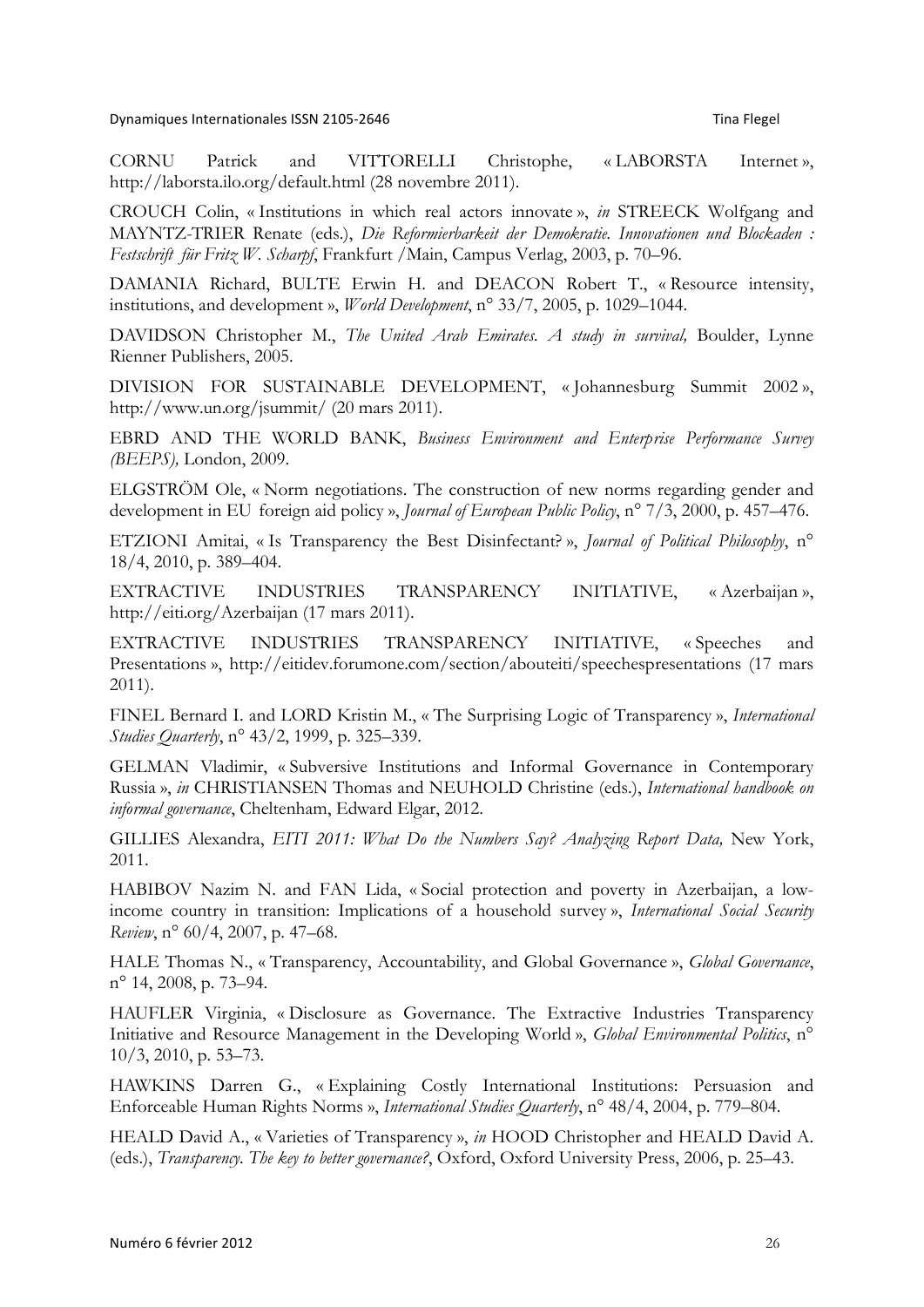HEINRICH Andreas and PLEINES Heiko (eds.), *Domestic elites and policy-making,* Houndmills, Palgrave Macmillan, forthcoming 2012.

HERADSTVEIT Daniel, « Democratic development in Azerbaijan and the role of the Western oil industry », *Central Asian Survey*, n° 20/3, 2001, p. 261–288.

HÖFFLING Christian, *Korruption als soziale Beziehung,* Opladen, Leske & Budrich, 2002.

HOLLINGER Richard C. and CLARK John P., *Theft by employees,* Lexington, Lexington Books, 1983.

HOOD Christopher, « Accountability and Transparency. Siamese Twins, Matching Parts, Awkward Couple? », *West European Politics*, n° 33/5, 2010, p. 989–1009.

HOOD Christopher and HEALD David A. (eds.), *Transparency. The key to better governance?,*  Oxford, Oxford University Press, 2006.

HOOPES Stephanie M., *Oil privatisation, public choice, and international forces,* Houndmills, Macmillan Press; St. Martin's Press, 1997.

HUSTED Bryan W., « Honor among Thieves: A Transaction-Cost Interpretation of Corruption in Third World Countries », *Business Ethics Quarterly*, n° 4/1, 1994, p. 17–27.

INTERNATIONAL CRISIS GROUP, *Azerbaijan. Vulnerable Stability,* Baku; Tbilisi; Istanbul; Brussels (coll. « Europe Report »), 2010.

JOHNSON Dominic, « Erdöl als Chance », *taz, die tageszeitung*, 20 juin 2003.

KARL Terry L., *The paradox of plenty. Oil booms and petro-states,* Berkeley, University of California, 1997.

KHODELI Irakli (ed.), *From curse to blessing? Using natural resources to fuel sustainable development,*  Oxford, UNESCO; Wiley-Blackwell, 2009.

KLOTZ Audie, « Norms reconstituting interests: global racial equality and U.S. sanctions against South Africa », *International Organization*, n° 49/3, 1995, p. 451–478.

LINZ Juan J., *Totalitarian and authoritarian regimes,* Boulder, Lynne Rienner Publishers, 2000.

LUSSAC Samuel, *The State as a (Oil) Company?,* Bordeaux (coll. « GARNET Working Paper No.  $74/10$  »), 2010.

MACDONALD Hamish, *Lack of transparency for Azerbaijan's energy riches,* Azerbaijan, Al Jazeera English, 2008.

MASSABIÉ Germán, *Venezuela: A Petro-State Using Renewable Energies. A Contribution to the Global Debate about New Renewable Energies for Electricity Generation,* Wiesbaden, VS Verlag für Sozialwissenschaften, 2008.

MATEI Lucica and MATEI Ani, *Corruption in the public organizations. MPRA Paper,* Munich, National School of Political Studies and Public Administration, 2011.

MCNEILL Desmond, « The Diffusion of Ideas in Development Theory and Policy », *Global Social Policy*, n° 6/3, 2006, p. 334–354.

MEISSNER Hannes, *The Resource Curse and Rentier States in the Caspian Region. A Need for Context Analysis* (coll. « Working Paper »), 2010.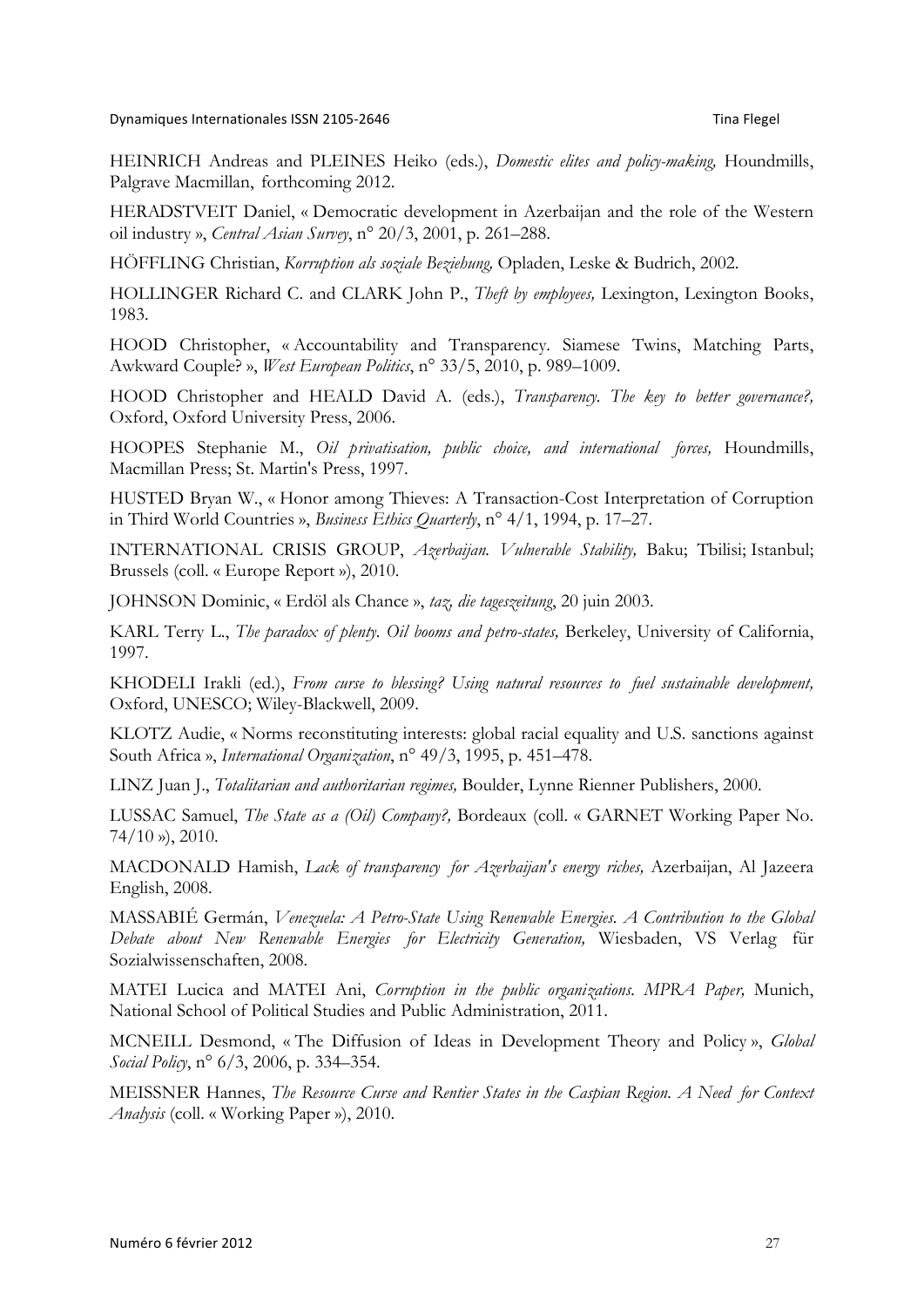Ministère des Affaires étrangères de France, « Fighting Corruption and Improving Transparency. A G8 G6 Action Plan »,

http://www.g8.fr/evian/english/navigation/2003\_g8\_summit/summit\_documents/fighting\_cor ruption\_and\_improving\_transparency\_-\_a\_g8\_action\_plan.html (19 mars 2011).

MORRISON Kevin M., « Oil, Nontax Revenue, and the Redistributional Foundations of Regime Stability », *International Organization*, n° 63/1, 2009, p. 107–138.

ÖLCER Dilan, *Extracting the Maximum from the EITI,* Paris (coll. « Working Paper »), 2009.

OMEJE Kenneth (ed.), *Extractive economies and conflicts in the global South,* Aldershot, Ashgate Publishing, 2008.

PAYNE Rodger A., « Persuasion, Frames and Norm Construction », *European Journal of International Relations*, n° 7/1, 2001, p. 37–61.

PLEINES Heiko, *Anti-corruption policies between international regimes and national politics. A case study of the Caspian oil and gas states,* Berlin (coll. « Natural Resources Conflicts: Regimes, Market Power and Transnational Governance »), 2011.

PLEINES Heiko, « The role of corruption in the governance of the oil and gas industry », *in*  HEINRICH Andreas and PLEINES Heiko (eds.), *Domestic elites and policy-making*, Houndmills, Palgrave Macmillan, forthcoming 2012.

PUBLISH WHAT YOU PAY, « About us », http://www.publishwhatyoupay.org/ (19 mars 2011).

RAY Simon and MCMILLIN Penny, *Report of the Extractive Industries Transparency Initiative (EITI) workshop. 11-12 February 2003,* London, 2003.

RENZIO Paolo de, GOMEZ Pamela and SHEPPARD James, « Budget transparency and development in resource-dependent countries », *in* KHODELI Irakli (ed.), *From curse to blessing? Using natural resources to fuel sustainable development*, Oxford, UNESCO; Wiley-Blackwell, 2009, p. 57–69.

ROBINSON James A., TORVIK Ragnar and VERDIER Thierry, « Political foundations of the resource curse », *Journal of Development Economics*, n° 79/2, 2006, p. 447–468.

SANDHOLTZ Wayne and GRAY Mark M., « International Integration and National Corruption », *International Organization*, n° 57/04, 2003, p. 761–800.

SCHARPF Fritz W., *Interaktionsformen. Akteurzentrierter Institutionalismus in der Politikforschung,*  Opladen, Leske & Budrich, 2000.

SCHNEIDER Volker, « Komplexität und Policy Forschung », *in* STREECK Wolfgang and MAYNTZ-TRIER Renate (eds.), *Die Reformierbarkeit der Demokratie. Innovationen und Blockaden : Festschrift für Fritz W. Scharpf*, Frankfurt /Main, Campus Verlag, 2003, p. 291–317.

SCHWARZ Rolf, « Rentier States and War-Making », *in* OMEJE Kenneth (ed.), *Extractive economies and conflicts in the global South*, Aldershot, Ashgate Publishing, 2008, p. 213–228.

SHAHABI Rouhollah, « Die Ursachen des Konfliktes am Persischen Golf ».

SIMONS Thomas W., *Eurasia's new frontiers. Young states, old societies, open futures,* Ithaca, Cornell University Press, 2008.

SOCAR, *Annual Report,* Baku, 2008.

SOCAR, *Annual Report,* Baku, 2009a.

SOCAR, *Consolidated Financial Statements,* Baku, 2009b.